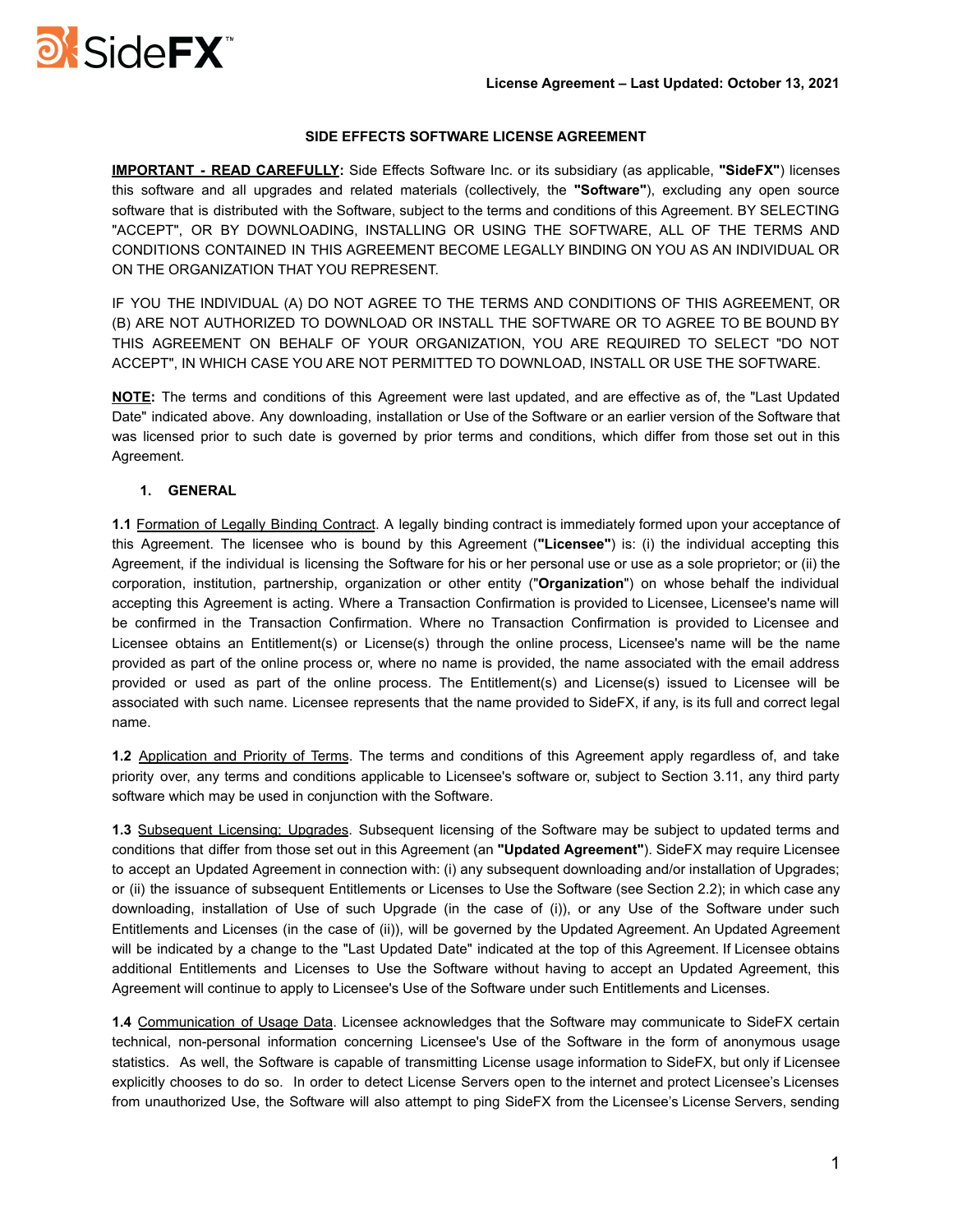

only the License Server name, version, and IP address. In addition, User's names, usernames and Computer names may be communicated to SideFX if the Software detects the Use of fraudulent Licenses. Licensee hereby consents to such communication.

**1.5** Information Provided by Licensee. Licensee represents, warrants and covenants that any information provided by Licensee to SideFX concerning Licensee's identity, contact information, Authorized Users, revenue, applicable project or otherwise is, and will continuously be, true and accurate and not misleading. Licensee agrees to notify SideFX of any changes in such information.

**1.6** Defined Terms. Section 14 sets out certain defined terms used in this Agreement.

# **2. RIGHT TO USE**

**2.1** Grant of Rights. Subject to Licensee's payment of the applicable fees and continuous compliance with the terms and conditions of this Agreement, SideFX hereby grants to Licensee a limited, non-transferable, non-exclusive, non-sublicensable right for Authorized Users to install and Use the Software: (i) solely in object code format; (ii) solely in the applicable Territory; (iii) solely for the Usage Purpose; and (iv) subject to the terms and conditions of the applicable License Type (as set out in Section 3).

**2.2** Entitlements and Licenses. Licensee acknowledges that Use of the Software requires: (i) the issuance by SideFX of an Entitlement(s); (ii) the redemption of such Entitlement(s) by Licensee to obtain a License(s); and (iii) the installation of such License(s) on the applicable Computer using the tools provided as part of the Software. SideFX will issue Licensee an Entitlement(s) based on the applicable License Type and permitted Use. Each License permits Use of the Software on a single Computer (in the case of a Workstation Installation) or on a single License Server and single Client Computer (in the case of a Network Installation).

**2.3** Licensee Responsibilities. Licensee shall: (i) take appropriate action to ensure that non-Authorized Users do not Use the Software; (ii) ensure that all Authorized Users comply with all of the terms and conditions of this Agreement, including the restrictions set out in Section 4.1; (iii) be solely responsible for any digital assets or other content that is uploaded to the Software by Authorized Users, including compliance with any restrictions imposed by the author of the content and any violations of intellectual property rights; (iv) be solely responsible for the accuracy, integrity, legality and appropriateness of all content created by Authorized Users using the Software; and (v) Use the Software in compliance with all applicable laws, rules and regulations (including those relating to export, homeland security, anti-terrorism, data protection and privacy) and any documentation included with the Software. Licensee shall be responsible for any breach of this Agreement by Authorized Users and any installation or Use of the Software by persons other than Authorized Users utilizing Licenses issued to Licensee. Licensee shall immediately notify SideFX of any unauthorized installation or Use of the Software.

# **3. LICENSE TYPES AND SCOPE OF USE**

**3.1** License Types. The Software is provided to Licensee subject to specific terms and conditions that further define the scope of Licensee's permitted installation of Licenses and Use of the Software based on the type of license granted ("**License Type**"). The License Types, and the terms and conditions applicable to each License Type, are set out in Appendix A to this Agreement. Licensee must not, and must not attempt to, install any License(s) or Use the Software outside of the scope of the License Type that applies to the License(s) issued to Licensee. Any actual or attempted installation of Licenses or Use of the Software outside of the scope of the applicable License Type is a breach of this Agreement and an infringement of the rights of SideFX.

**3.2** Additional Limitations and Restrictions. For greater certainty, the limitations and restrictions of the applicable License Type are in addition to all other limitations and restrictions under this Agreement, including those set out in Section 2, Section 3 and Section 4.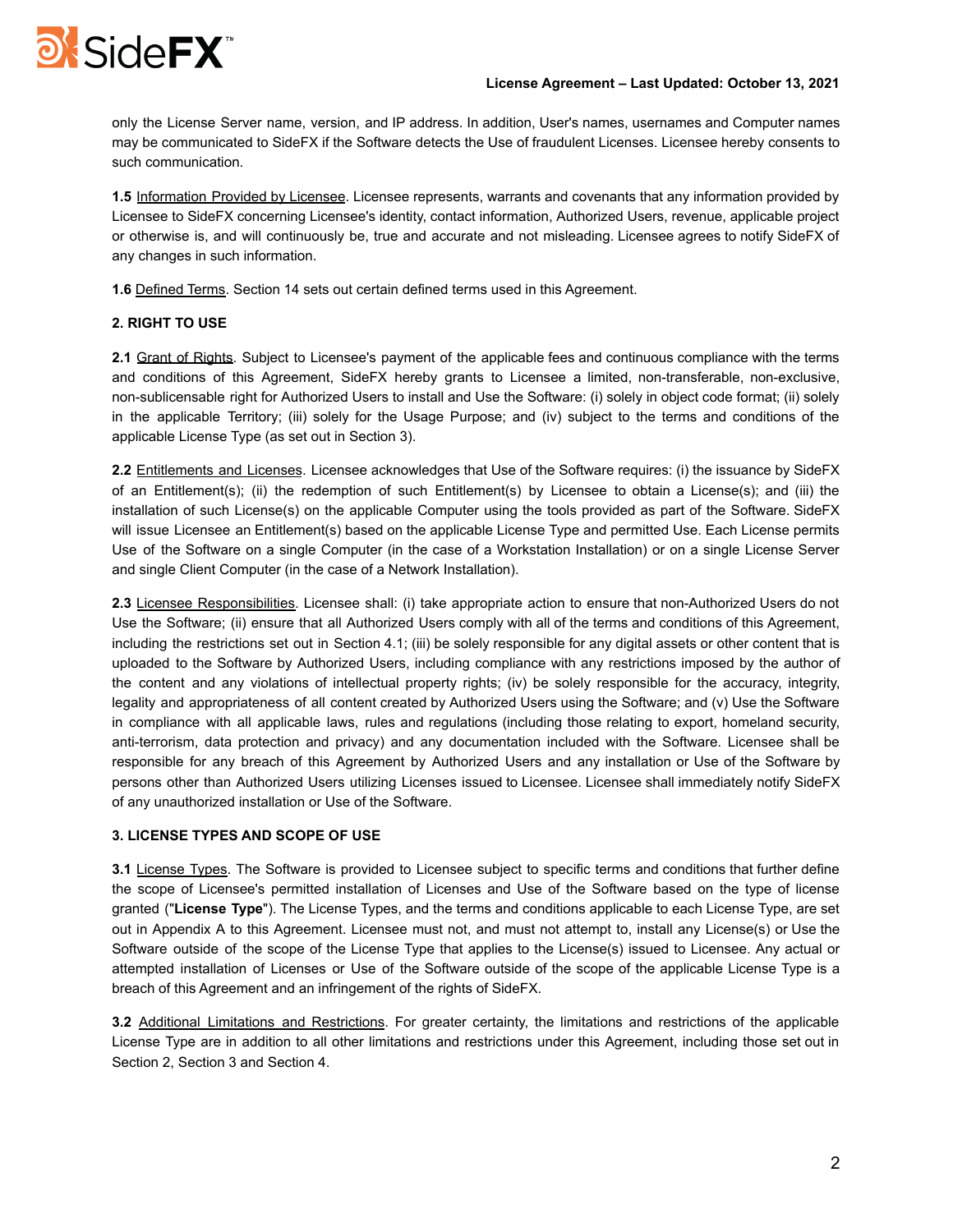

**3.3** Network Installation. Certain of the License Types provide for Network Installation. **"Network Installation"** means that each of the Licenses issued to Licensee may be installed on one (1) Computer acting as a license server (the **"License Server"**) that can be accessed by other Client Computers through a local area network connection or through a VPN connection, provided that: (i) the VPN connection is secure; (ii) each Client Computer is within the Territory; and (iii) the Software may only be Used on the Client Computers accessing the License Server. The number of Client Computers accessing the Licenses on the License Server(s) and on which the Software is being Used concurrently shall not exceed the number of Licenses issued. For example, if Licensee has been issued ten (10) Local Access Licenses, each of the ten (10) Licenses may be installed on a License Server, and the Software may be Used on a maximum of ten (10) Client Computers at any given time. For certainty, each of the Licenses issued to Licensee does not have to be installed on the same License Server, but any single License cannot be installed on more than one License Server.

**3.4** Workstation Installation. Certain of the License Types provide for Workstation Installation. **"Workstation Installation"** means that the License may be installed on one (1) dedicated Computer and the Software may only be Used on that Computer. Unless otherwise expressly provided in Appendix A, the License cannot subsequently be relocated (i.e. installed on a different Computer).

**3.5** Location. The rights granted under this Agreement provide for Use of the Software in the applicable Territory and certain of the License Types may provide for Use of the Software only at a particular location. Authorized Users will be considered to be Using the Software in the Territory (or at a particular location) only if the individual is physically located within the Territory (or at the particular location) at the time he or she is Using the Software.

**3.6** Use of Cloud Services. Subject to section 4.1, Appendix A, and all other restrictions in this Agreement, the Licensee may install the License Server or the Software to a Computer provided by a Cloud Service.

Notwithstanding section 4.1, the following and only the following authorized third parties are permitted to sell, lease, or rent the Software in a software-as-a-service or other similar basis: GridMarkets and AWS Thinkbox. The agreement for Use of the Software through the aforementioned third party services supercedes this agreement.

**3.7** Use of Third Party Rendering. Except for Users under an Apprentice License, Users may utilize third party software (the "Third Party Rendering Software") for the purpose of rendering images created using the Software; provided that with respect to Indie Licenses: (i) the Third Party Rendering Software and its dedicated Houdini plug-in must be installed and used on the same dedicated Computer on which the Software is installed and Used; and (ii) intermediate files produced by either the Software or the Third Party Rendering Software (the "Intermediate Files") do not qualify as final rendered images as used in Section 6.2. Intermediate Files include but are not limited to .ifd and .usd files. For clarity, Indie Users may not Use the Software for Commercial Use to create Intermediate Files for other Organizations unless those Organizations are Eligible Indie Organizations.

**3.8** Non-Concurrent Use. For all License Types, only one individual may Use the Software interactively (i.e. operating the Software through its graphical user interface) on a Computer (including, for certainty, a Client Computer or a dedicated Computer) at any given time. Without limiting the foregoing in this Section, where the Software is being Used interactively on a Client Computer or a dedicated Computer by an individual, a second individual may not Use the Software on that same dedicated Computer or Client Computer indirectly through a separate Computer, terminal or monitor.

**3.9** Limits on Number of Licenses. SideFX may limit the number of Licenses of a particular License Type available to any particular Licensee, alone or together with its related individuals and Affiliates.

**3.10** Orbolt. Digital assets that are authored Using the Software can be uploaded to and downloaded from the website maintained by the SideFX affiliate, Orbolt Inc., at www.orbolt.com (the **"Orbolt Website"**), pursuant to the Orbolt Inc. Terms and Conditions of Website Use. Notwithstanding the prohibitions on Commercial Use under the Non-Commercial Licenses, the Software may be Used under the Non-Commercial Licenses (as well as under the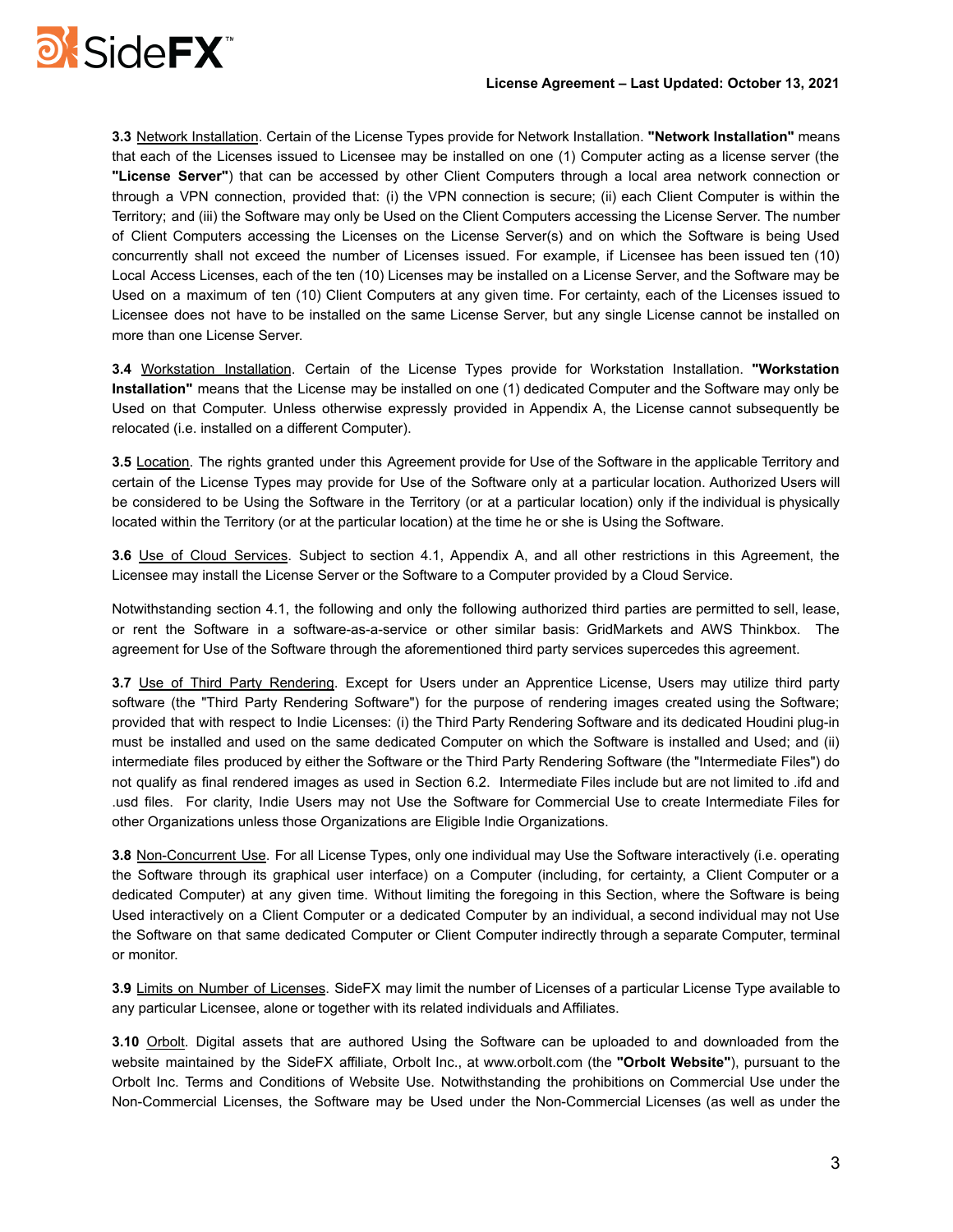

## **License Agreement – Last Updated: October 13, 2021**

Commercial Licenses) for the purpose of authoring digital assets for upload to the Orbolt Website. Any other Commercial Use of the Software under a Non-Commercial License is strictly prohibited. Any digital asset that is downloaded from the Orbolt Website may be further developed subject to: (i) the terms of the applicable License Type under which the digital asset was downloaded; and (ii) any restrictions imposed by the author of the downloaded digital asset or by the License Type under which the digital asset was created.

**3.11** Open Source Software. The Software may be accompanied by certain open source software (in source code and executable forms, as applicable) (the **"Open Source Software"**) that works with the Software. The Open Source Software forms, and is distributed as, a separate and independent software program from the Software (and the Software is not a modification of, or a work based on, the Open Source Software), even though the Open Source Software may have been aggregated or packaged with the Software for purposes of distribution. The Open Source Software is distributed under and subject to the terms and conditions of the applicable open source licenses and notices set out at https://www.sidefx.com/docs/houdini/licenses/ (the **"Open Source Licenses"**). Licensee hereby agrees to the terms and conditions of the Open Source Licenses as they relate to the applicable Open Source Software.

## **4. RESTRICTIONS ON USE**

**4.1** Restrictions on Use of Software. Subject to the terms and conditions for the applicable License Type, Licensee agrees that it will not, and will not permit any third party to, directly or indirectly: (i) copy the Software (except that Licensee may download and install the Software and make one (1) copy of the Software solely for backup purposes) or create derivative works based on the Software; (ii) assign, transfer, lease, rent, sublicense, distribute or otherwise make available the Software, any Entitlement, any License or any right granted under this Agreement, in whole or in part, to any other Person, including on a timesharing, software-as-a-service or other similar basis (except that, with certain License Types, Licensee may permit third party Authorized Users to Use the Software to create content for Licensee); (iii) permit any third party, other than an Authorized User, to redeem or un-redeem Entitlements, install Licenses or Use the Software; (iv) share any user ids or passwords with anyone other than Authorized Users; (v) Use the Software to provide any service bureau services or any services on a similar basis; (vi) except as provided under Section 3.10, Use the Software under a Non-Commercial License for Commercial purposes, or receive any form of compensation for work product created or work performed Using the Software under a Non-Commercial License; (vii) reverse engineer, decompile, disassemble, or otherwise attempt to discover the source code of any portion of the Software; (viii) disassemble, reverse engineer or use the file format of any file generated by the Software for purposes of by-passing any restrictions or requirements of the Software; (ix) attempt to tamper with, alter, disable, hinder, by-pass, override, or circumvent any security, reliability, integrity, accounting or other mechanism, restriction or requirement of the Software, including any Entitlement or License or any other mechanism that permits, monitors or limits installation of Licenses or Use of the Software to the applicable scope in accordance with this Agreement; (x) convert the file format of any file generated by the Software when licensed under a Non-Commercial License to a file format generated by the Software when licensed under a Commercial License; (xi) attempt to tamper with or alter (or with respect to Non-Commercial Licenses, hinder) the usage information conveyed by the Software to SideFX; (xii) modify or attempt to modify the Software; (xiii) install or Use the Software in any way that would subject the Software, in whole in or in part, to governmental regulation that would not have otherwise applied but for such installation or Use; (xiv) remove, obscure or alter any copyright, trade-mark, patent or proprietary notice affixed to the media or packaging of the Software or displayed by or in the Software; (xv) access or attempt to access SideFX' network, databases, or systems (other than to download the Software); or (xvi) perform load tests, brute-force attacks, spamming, or any other security test procedures on the SideFX network that are disallowed by SideFX's Responsible Disclosure Program set out at https://www.sidefx.com/responsible-disclosure-program/.

**4.2** Further Restrictions on Use of Software. Licensee agrees that it will not, and will not permit any third party to, directly or indirectly: (i) Use the Software to conduct any competitive analysis of or with the Software; (ii) access the Software in order to compete or build a competitive product or service, or impair the market for the Software or any part thereof; or (iii) copy any features, functions, graphics or other component of the Software.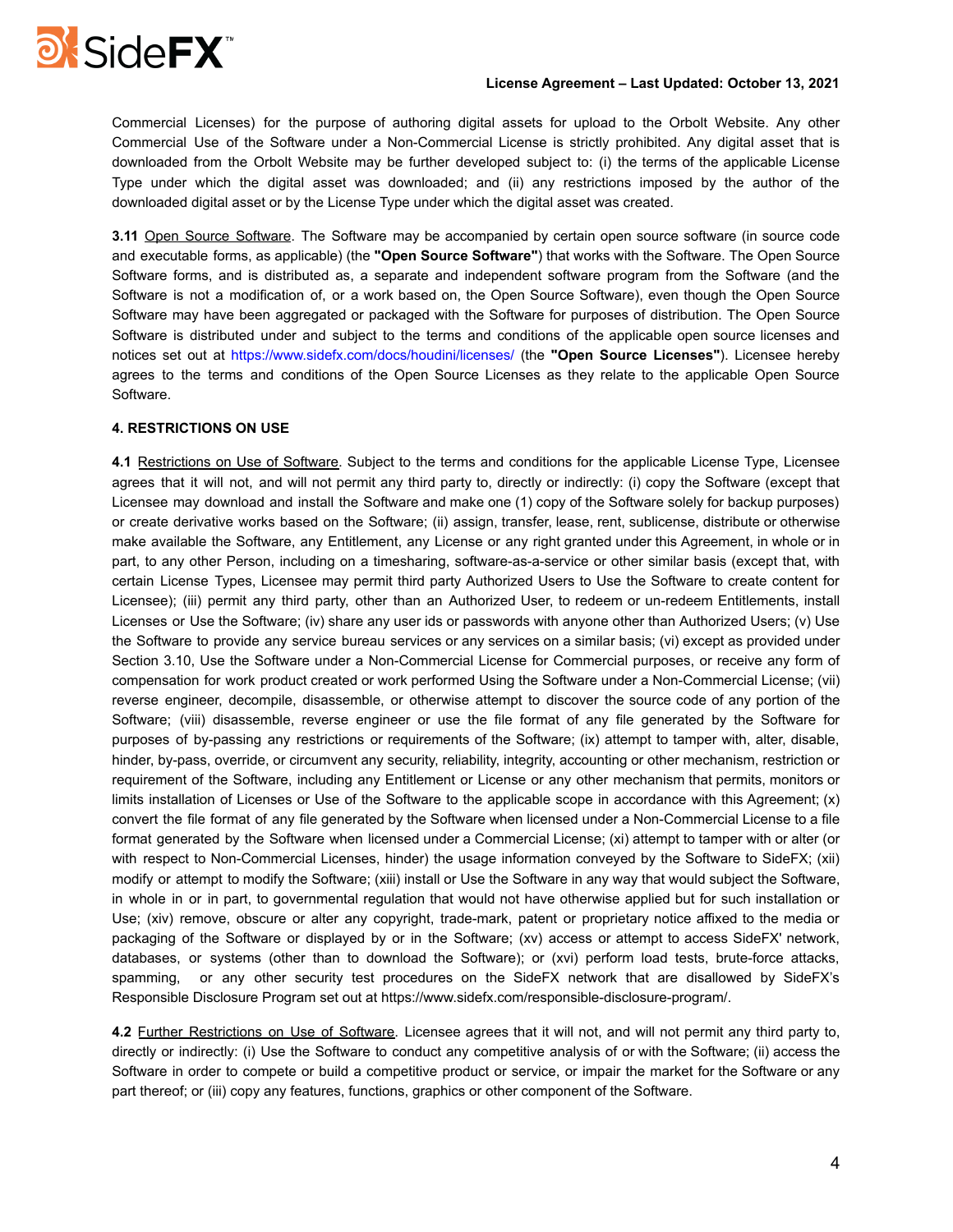

**4.3** Restrictions on Open Source Software. Licensee's use of the Open Source Software is governed by the Open Source Licenses, as applicable.

# **5. OWNERSHIP AND RESERVATION OF RIGHTS**

**5.1** Ownership of Software. The Software is not sold; it is licensed to Licensee under the terms and conditions of this Agreement. SideFX and its licensors are the owners of the Software, including all intellectual property rights (including trade secrets rights) relating thereto. No title to the Software or such rights is transferred to Licensee by this Agreement. All rights not expressly granted pursuant to this Agreement are reserved by SideFX.

**5.2** Feedback. SideFX shall have a royalty-free, perpetual, fully-paid, irrevocable, transferable, sublicensable, worldwide license to use any suggestions, enhancement requests, recommendations or other feedback ("Feedback") provided by or on behalf of Licensee or Authorized Users, and Licensee shall not have any right, title or interest in any enhancements or other modifications to the Software that SideFX creates based on any Feedback.

# **6. FEES AND PAYMENT**

**6.1** Fees. Fees are based upon, among other things: (i) the applicable License Type; (ii) the characteristics of Licensee; and (iii) the number of authorized Licenses, whether or not the Licenses are used. All fees are payable in full, without deduction or offset, upon purchase of the Entitlements or Licenses unless otherwise agreed by the parties, unless SideFX agrees to invoice Licensee, in which case the applicable fees are payable within the period set out in the invoice (and if no period is set out in the invoice, within thirty (30) days of the date on which Licensee receives the invoice). All fees are non-cancelable and non-refundable. SideFX may suspend Use of the Software, without liability to SideFX, in the event that any amounts payable by Licensee are past due or Licensee is otherwise in breach of this Agreement. Entitlements and Licenses for certain License Types may be provided free of charge.

**6.2** Indie Licenses. Indie Licenses are only available to Eligible Indie Individuals and Eligible Indie Organizations. For clarity, if an Organization is Using a Commercial License of the Software, an Eligible Indie Individual who is Licensee Personnel of the Organization may Use the Software outside of that Organization via an Indie License. In the case of an Indie User who is using the Software to create content that is not final rendered images for a third party, and that third party will use such content in connection with a Commercial activity, such third party and its Affiliates and related individuals must also be Eligible Indie Individuals or Eligible Indie Organizations. If Licensee is taking advantage of the pricing applicable to Indie Licenses, Licensee represents and warrants that it satisfies the criteria set out in this Section 6.2.

**6.3** Taxes. All fees are exclusive of any Taxes. If SideFX has a legal obligation to pay or collect Taxes, the appropriate amount shall be invoiced to and paid by Licensee, unless Licensee provides SideFX with an acceptable tax exemption certificate issued by the appropriate taxing authority.

# **7. DISCLAIMER OF WARRANTIES AND LIMITATION OF LIABILITY**

**7.1** Limited Warranty. SideFX warrants that the Software will perform substantially in accordance with the applicable SideFX user documentation (excluding any errors in the documentation, as determined by SideFX in good faith). SideFX' entire responsibility and obligation, and Licensee's exclusive remedy, for any breach of the foregoing warranty shall be for SideFX to use commercially reasonable efforts to cause the Software to comply with such warranty.

**7.2** Warranty Disclaimer. EXCEPT AS PROVIDED IN SECTION 7.1, THE SOFTWARE IS PROVIDED "AS IS" WITHOUT WARRANTY OR CONDITION OF ANY KIND, EXPRESS OR IMPLIED, STATUTORY OR OTHERWISE IN LAW OR EQUITY, INCLUDING ANY IMPLIED WARRANTIES OR CONDITIONS OF TITLE, NON-INFRINGEMENT, MERCHANTABLE QUALITY, FITNESS FOR A PARTICULAR PURPOSE OR THOSE ARISING OTHERWISE FROM A COURSE OF DEALING OR USAGE OF TRADE, ALL OF WHICH ARE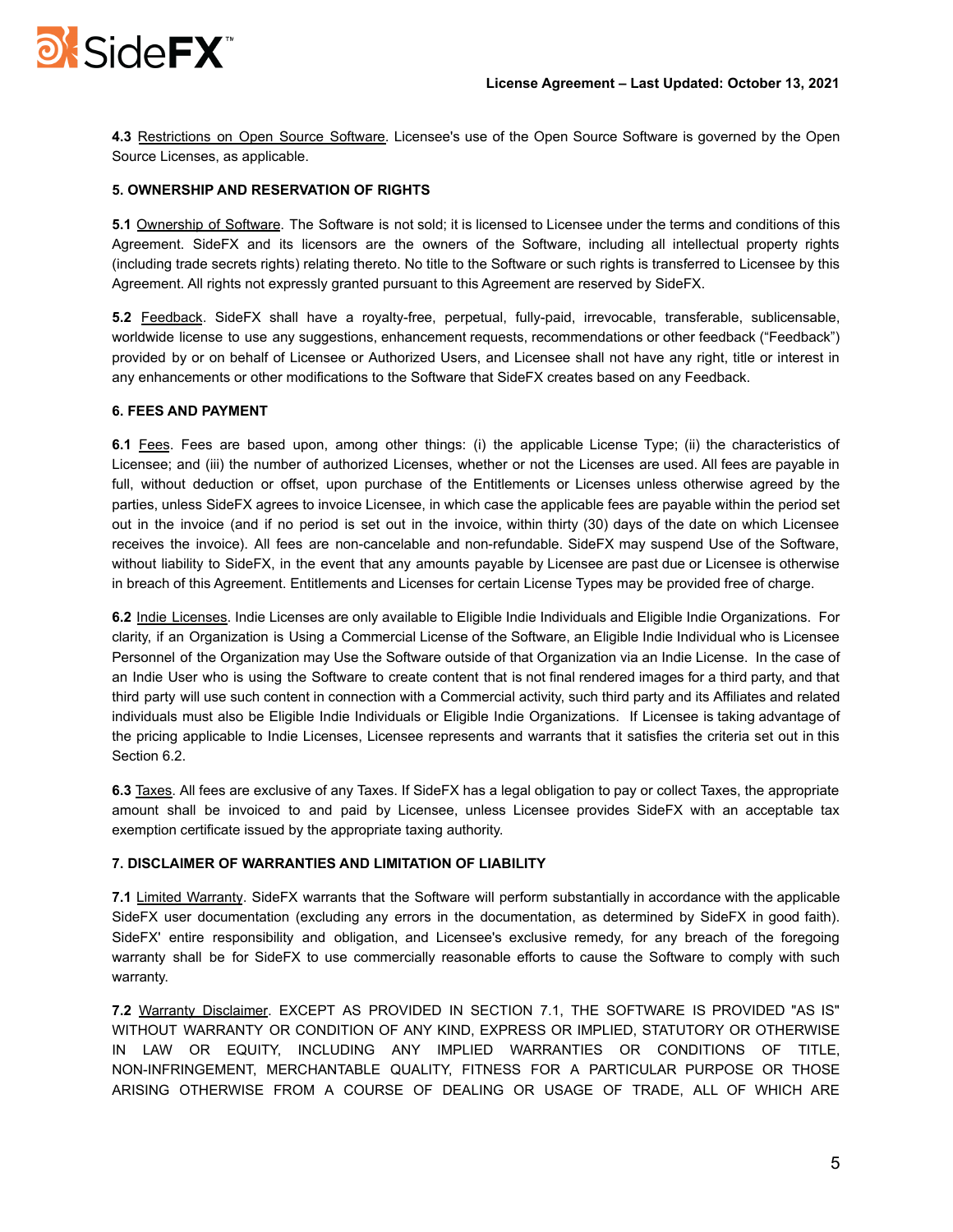

SPECIFICALLY DISCLAIMED TO THE MAXIMUM EXTENT PERMITTED BY LAW. WITHOUT LIMITING THE FOREGOING, SIDEFX DOES NOT WARRANT THAT: (i) THE SOFTWARE WILL MEET LICENSEE'S NEEDS OR REQUIREMENTS; (ii) THE SOFTWARE WILL RUN WITHOUT INTERRUPTION OR BE ERROR FREE; (iii) THE SOFTWARE IS IMPENETRABLE OR OTHERWISE MEETS ANY SECURITY STANDARDS; OR (iv) THE FUNCTIONS CONTAINED IN THE SOFTWARE WILL OPERATE IN ALL COMBINATIONS WHICH MAY BE SELECTED FOR USE BY LICENSEE. FOR PURPOSES OF THIS SECTION 7.2 (BUT NOT FOR PURPOSES OF SECTION 7.1), REFERENCES TO SOFTWARE INCLUDE THE OPEN SOURCE SOFTWARE. SIDEFX MAKES NO REPRESENTATIONS OR WARRANTIES, AND THERE ARE NO CONDITIONS, REGARDING THE OPEN SOURCE SOFTWARE.

**7.3** Limitation on Types of Recoverable Damages. SIDEFX WILL ONLY BE LIABLE FOR DIRECT DAMAGES, SUBJECT TO SECTION 7.4. IN NO EVENT WILL SIDEFX BE LIABLE TO LICENSEE OR ANY OTHER PERSON FOR ANY LOST PROFITS, LOST OR DAMAGED DATA, OR THE COST OF PROCURING SUBSTITUTE GOODS OR SERVICES OR ANY SPECIAL, INCIDENTAL, INDIRECT, CONSEQUENTIAL OR PUNITIVE DAMAGES OF ANY KIND, WHETHER BASED ON BREACH OF CONTRACT OR WARRANTY, TORT (INCLUDING NEGLIGENCE), PRODUCT LIABILITY OR OTHERWISE, EVEN IF SIDEFX IS INFORMED OR OTHERWISE HAS KNOWLEDGE OF THE POSSIBILITY OF SUCH DAMAGES AND EVEN IF SUCH DAMAGES WERE FORESEEABLE.

**7.4** Monetary Cap on Damages. LICENSEE AGREES THAT THE MAXIMUM AGGREGATE LIABILITY OF SIDEFX AND ITS AFFILIATES, AND THEIR RESPECTIVE DIRECTORS, OFFICERS, EMPLOYEES, AGENTS AND REPRESENTATIVES FOR ALL CLAIMS UNDER ANY AND ALL CIRCUMSTANCES RELATING TO THIS AGREEMENT AND THE SOFTWARE AND ANY SERVICES PROVIDED BY SIDEFX UNDER ALL THEORIES OF LIABILITY WILL BE LIMITED TO: (I) WITH RESPECT TO SIDEFX' INDEMNITY OBLIGATION UNDER SECTION 8, THE FEES PAID TO SIDEFX BY LICENSEE IN RESPECT OF THE INFRINGING SOFTWARE IN THE TWELVE (12) MONTH PERIOD PRECEDING THE CLAIM IN RESPECT OF SUCH LIABILITY; AND (II) IN ALL OTHER INSTANCES, THE FEES PAID TO SIDEFX BY LICENSEE IN RESPECT OF THE APPLICABLE SOFTWARE IN THE THREE (3) MONTH PERIOD PRECEDING THE CLAIM IN RESPECT OF SUCH LIABILITY.

**7.5** Essential Terms. The disclaimer of warranties and the limitation of liability in this Section 7 constitute an essential part of this Agreement. A fundamental breach or breach of a fundamental term of this Agreement by SideFX shall not limit the intended effect of Section 7 or any other provision of this Agreement which is intended to limit SideFX' liability. Licensee acknowledges that, but for the disclaimer of warranties and conditions and limitation of liability, SideFX would not enter into this Agreement.

# **8. INTELLECTUAL PROPERTY INFRINGEMENT INDEMNITY**

**8.1** Indemnity. Subject to Section 7, if any claim based upon an alleged direct infringement of a Canadian or American copyright or trade secret is asserted against Licensee by a third party (other than an Affiliate of Licensee) by virtue of its Use of the Software in accordance with this Agreement, SideFX will indemnify Licensee solely for direct damages (which, for greater certainty, excludes any accounting of profits) awarded to such third party and which the Licensee has been ordered to pay as a result of such claim, provided that SideFX: (i) receives prompt written notice of such claim; (ii) has the sole and exclusive right, if it chooses, to control and direct the investigation and the defense or settlement of such claim; and (iii) receives the reasonable cooperation and assistance of Licensee as requested by SideFX, at SideFX's expense.

**8.2** Exclusions. SideFX shall have no obligation or liability under Section 8.1 if the infringement relates to: (i) Use of the Software other than as expressly authorized under this Agreement; (ii) the combination, merger or interface of the Software with other software, hardware, or data by Licensee or a third party; (iii) Use of any release of the Software other than the most current supported release(s) made available to Licensee; (iv) any modification of the Software by anyone other than SideFX; or (v) compliance with any Licensee instructions or requests. SideFX shall also have no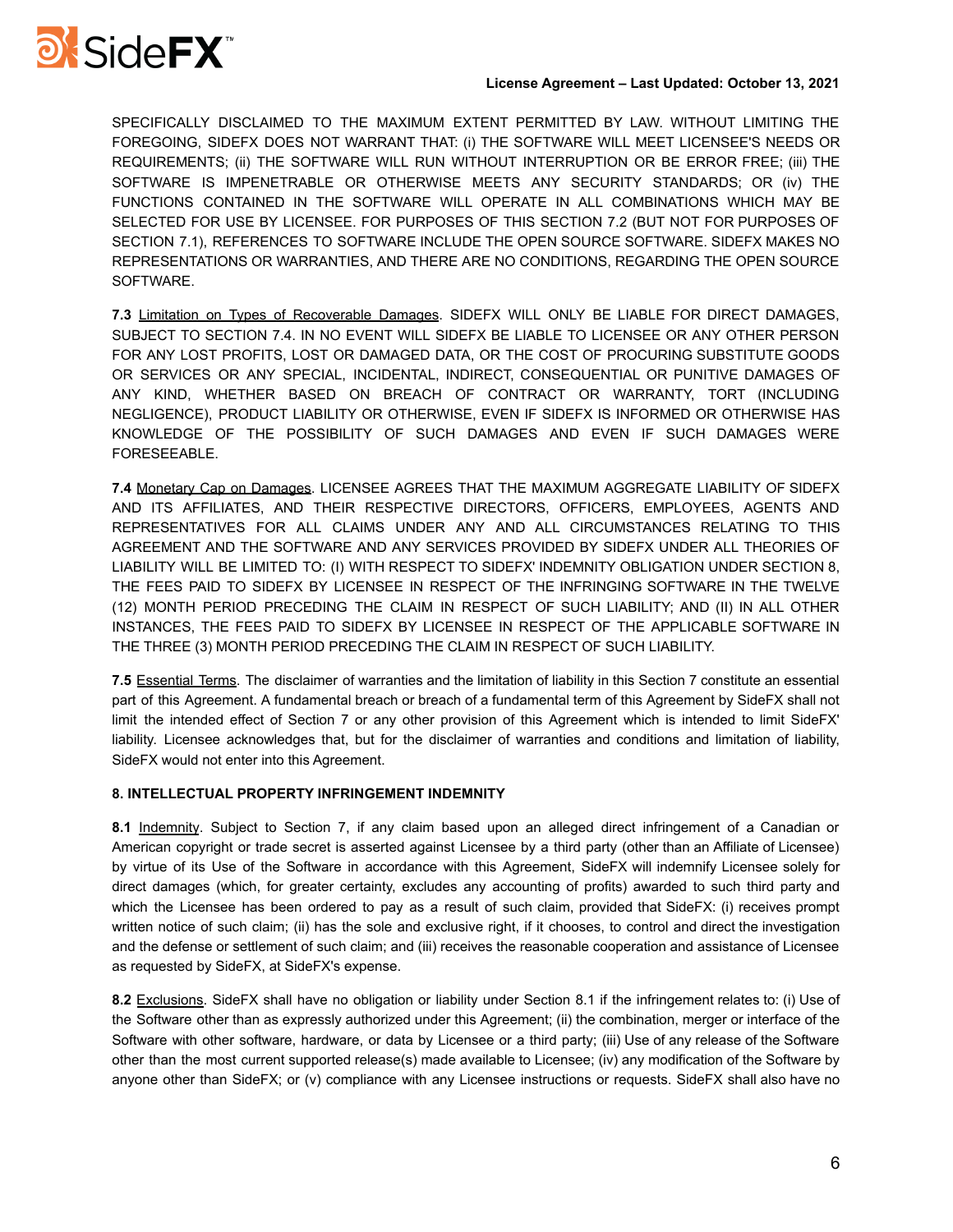

obligation or liability under Section 8.1 in connection with any software or other technology not claimed to be owned by SideFX, including without limitation, the Open Source Software and any materials related thereto.

**8.3** SideFX Options. If the Software infringes, or in the reasonable determination of SideFX is likely to infringe, any third party's intellectual property rights, SideFX may, at its option, either: (i) procure for Licensee the right to continue Using the Software or replace or modify the Software (without loss of functionality) so that it becomes non-infringing; or (ii) terminate this Agreement and refund the license fee paid by Licensee less a reasonable amount for any value received by Licensee.

**8.4** Exclusive Remedy. THE FOREGOING PROVISIONS OF THIS SECTION 8 STATE SIDEFX' ENTIRE LIABILITY AND OBLIGATIONS, AND THE EXCLUSIVE REMEDY OF LICENSEE, WITH RESPECT TO ANY ACTUAL OR ALLEGED INFRINGEMENT OF ANY INTELLECTUAL PROPERTY RIGHTS.

## **9. FEEDBACK AND SOURCE CODE CONTRIBUTIONS**

**9.1** Assigning Rights. If Licensee provides SideFX with any Feedback, SideFX is free to use the Feedback however it chooses. If Licensee makes any Source Code Contribution available to SideFX, Licensee hereby assigns to SideFX all right, title, and interest (including all copyright, patent, and other intellectual property rights) in that Source Code Contribution for all current and future methods and forms of exploitation in any country. If any of those rights are not effectively assigned under applicable law, Licensee hereby grants SideFX a non-exclusive, fully-paid, irrevocable, royalty-free, transferable, sublicensable license to reproduce, distribute, publicly perform, publicly display, make, use, have made, sell, offer to sell, import, modify and make derivative works based on, and otherwise exploit that Source Code Contribution for all current and future methods and forms of exploitation in any country. If any of those rights may not be assigned or licensed under applicable law (such as moral and other personal rights), Licensee hereby waives and agrees not to assert all of those rights. However, Licensee may continue to freely use any Feedback that Licensee provides to SideFX, and Licensee may continue to use, in any manner consistent with the License, any Source Code Contribution that Licensee makes available to SideFX.

**9.2** Credit and Compensation. Licensee understands and agrees that SideFX is not required to make any use of any Feedback or Source Code Contribution that Licensee provides. Licensee agrees that if SideFX makes use of Licensee's Feedback or Source Code Contribution, SideFX is not required to credit or compensate Licensee for their contribution.

**9.3** Ability to Grant Rights. Licensee represents and warrants that Licensee has sufficient rights in any Feedback or Source Code Contribution that Licensee provides to SideFX to grant SideFX and other affected parties the rights described above. This includes but is not limited to intellectual property rights and other proprietary or personal rights.

## **10. TERM AND TERMINATION**

**10.1** Term. Licensee's right to Use the Software pursuant to any given License shall terminate at the end of the term for the License Type associated with such License, as such term is set out in Appendix A to this Agreement.

**10.2** Termination by Licensee for Convenience. Subject to Section 6.1, Licensee may terminate this Agreement at any time by providing SideFX with written notice of same and complying with Section 10.4.

**10.3** Termination by SideFX. SideFX may terminate this Agreement, and therefore the right granted under Section 2.1, upon notice to Licensee: (i) if Licensee breaches any of the terms and conditions of this Agreement and, if curable, fails to cure such breach to the satisfaction of SideFX within fifteen (15) days of SideFX notifying Licensee of the breach; (ii) if Licensee breaches any of its payment obligations under this Agreement and fails to make full payment within ten (10) days of SideFX notifying Licensee of such breach; (iii) Licensee undergoes a Change of Control without the prior written consent of SideFX (which consent may not be unreasonably withheld by SideFX); (iv) Licensee commits any act of bankruptcy, becomes insolvent or admits its insolvency (as defined or provided for in any applicable statute); (v) any proceeding, voluntary or involuntary, is commenced respecting Licensee pursuant to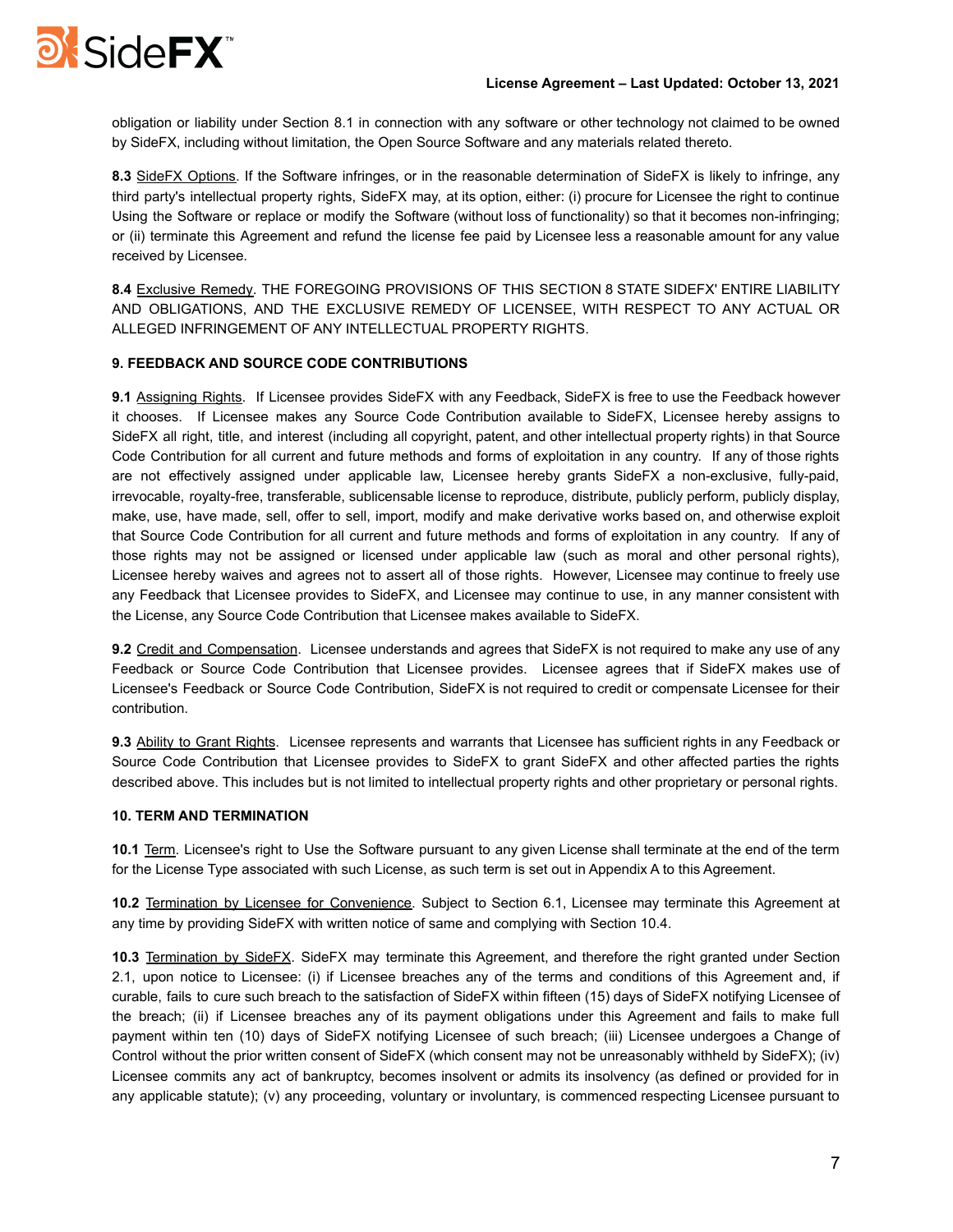

## **License Agreement – Last Updated: October 13, 2021**

any statute relating to bankruptcy, insolvency, reorganization of debts, liquidation, winding up or dissolution, including any proceedings under the *Bankruptcy and Insolvency Act*, the *Companies' Creditors Arrangement Act* or the *Winding-Up and Restructuring Act*; (vi) Licensee passes any resolution for its liquidation, winding up or dissolution; or (vii) Licensee ceases to carry on business in the ordinary course.

**10.4** Licensee Obligations Upon Termination. Upon receipt by Licensee of written notice of termination from SideFX, or termination by Licensee, Licensee shall immediately: (i) unredeem all Entitlements (i.e. return all Licenses) using the tools provided as part of the Software; (ii) cease Using the Software; (iii) permanently delete all installed and back-up copies of the Software; (iv) return or destroy all Confidential Information made available to Licensee by SideFX; and (v) within five (5) days after the date of such termination, provide SideFX with a written confirmation that Licensee has complied with all of the foregoing.

**10.5** Survival. The provisions of Sections 2.3 (excluding part (v)), 3.11, 4 (without limiting the intended effect of Section 10.4), 5, 6, 7.3, 7.4, 7.5, 9, 10.4, 10.5, 11, 12, 13 (excluding 13.11) and 14 shall survive termination of this Agreement.

# **11. CERTIFICATION AND INSPECTION**

**11.1** Certification. Within ten (10) days of a request by SideFX, a Certification Authority of Licensee shall, after making due inquiry, certify in writing to SideFX, as applicable: (i) that Licensee (and in the case of a Global Access License, each applicable Licensee Affiliate and third party Authorized User) is, and has continuously been, in full compliance with the terms and conditions of this Agreement, including all applicable restrictions and limitations on installation and Use of the Software; or (ii) the extent to which Licensee (or in the case of a Global Access License, any applicable Licensee Affiliate or third party Authorized User) is not, or has not been, in full compliance with the terms and conditions of this Agreement, including all applicable restrictions and limitations on the installation of Licenses and Use of the Software. Licensee shall provide such supporting evidencing as SideFX may reasonably request. **"Certification Authority"** means: (a) Licensee, where Licensee is an individual; or (b) a senior officer, signing authority or other senior official of Licensee, where Licensee is an Organization. For certainty, failure to provide the certification as required by this Section is a material breach of this Agreement that entitles SideFX to terminate this Agreement and to any other remedies that may be available to SideFX at law or in equity.

**11.2** Inspection. SideFX or its authorized representative may at any time after written notice to Licensee, electronically or otherwise, reasonably inspect Licensee's (and in the case of a Global Access License, each applicable Licensee Affiliate's and third party Authorized User's) records, systems and facilities in order to ensure compliance with this Agreement. Licensee will provide (and in the case of a Global Access License, ensure that each applicable Licensee Affiliate and third party Authorized User provides) full cooperation in connection with any such inspection, including the provision of such additional documentation and information as SideFX may reasonably request. Licensee shall ensure that the agreement between Licensee and each applicable Licensee Affiliate and third party Authorized User includes the right for SideFX to perform such inspections.

**11.3** Remediation. If as a result of a certification pursuant to Section 11.1, or an inspection pursuant to Section 11.2, SideFX determines that Licensee's (or in the case of a Global Access License, any applicable Licensee Affiliate's or third party Authorized User's) installation of Licenses or Use of the Software is not, or has not been, in conformity with this Agreement, Licensee shall promptly: (i) obtain the applicable Entitlement(s) or License(s) from SideFX required for such installation or Use; (ii) pay the applicable fees in respect of such License(s) for prior and future Use; and (iii) pay all reasonable costs and expenses incurred by SideFX in respect of the certification or inspection, as applicable, if Licensee has underpaid SideFX by more than 5% of amounts owed.

# **12. CONFIDENTIALITY**

**12.1** Confidential Information. Each party (the "Disclosing Party") may from time to time during the term of this Agreement disclose to the other party (the "Receiving Party") certain information regarding the Disclosing Party's business, including technical, marketing, financial, employee, planning, and other confidential or proprietary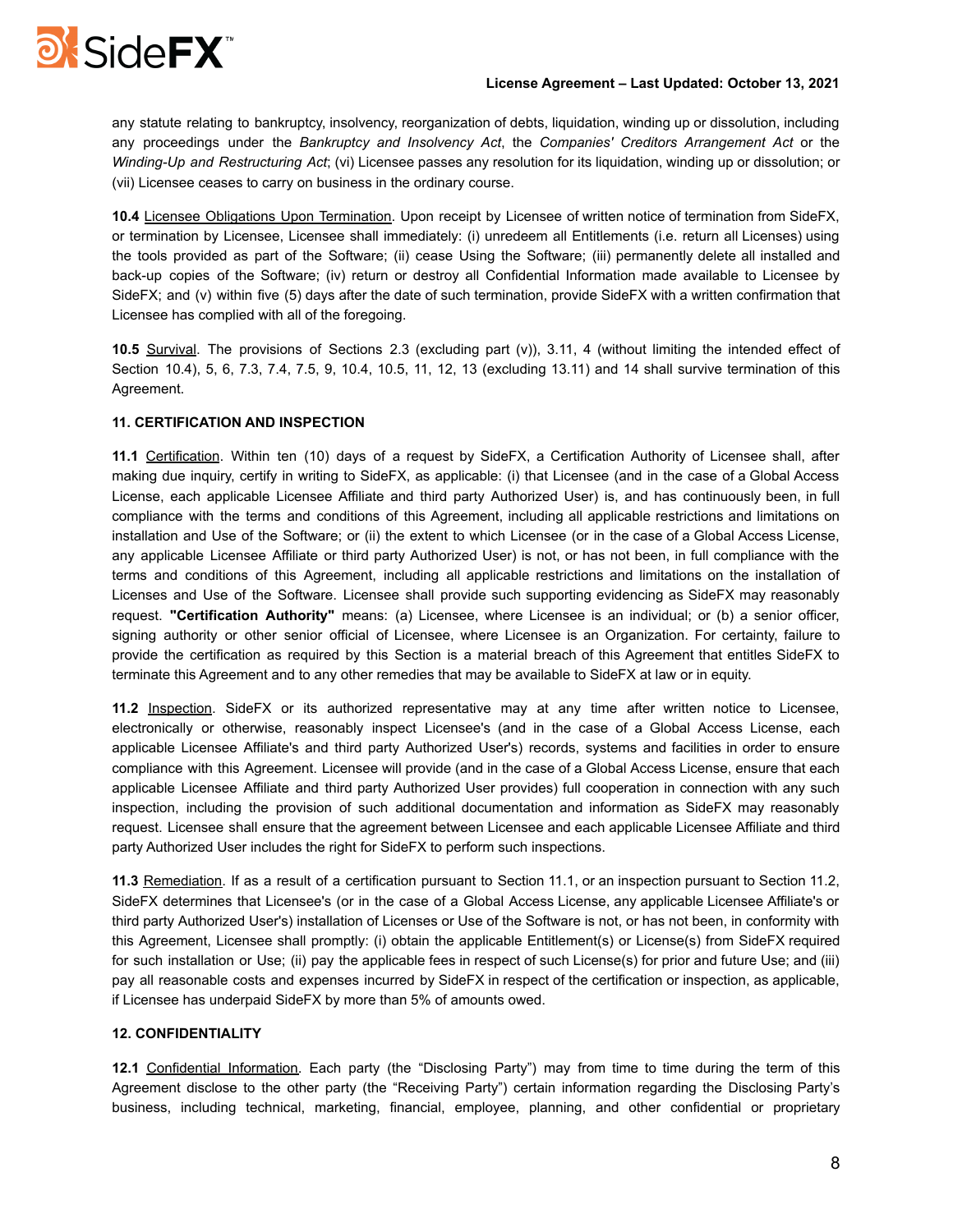

## **License Agreement – Last Updated: October 13, 2021**

information ("Confidential Information"). Confidential Information of SideFX includes, without limitation, the Software and accompanying documentation. Regardless of whether any information is marked or identified as confidential, any information that the Receiving Party knew or should have known, under the circumstances, was considered confidential or proprietary by the Disclosing Party, will be considered Confidential Information of the Disclosing Party.

**12.2** Protection of Confidential Information. The Receiving Party will not use any Confidential Information of the Disclosing Party for any purpose not expressly permitted by this Agreement, and will disclose the Confidential Information of the Disclosing Party only to the employees or contractors of the Receiving Party who have a need to know such Confidential Information for purposes of this Agreement and who are under a duty of confidentiality no less restrictive than the Receiving Party's duty hereunder. The Receiving Party will protect the Disclosing Party's Confidential Information from unauthorized use, access, or disclosure in the same manner as the Receiving Party protects its own confidential or proprietary information of a similar nature and with no less than reasonable care.

**12.3** Exceptions. The Receiving Party's obligations under Section 12.2 with respect to any Confidential Information of the Disclosing Party will terminate if: (a) was already lawfully known to the Receiving Party at the time of disclosure by the Disclosing Party; (b) is/was disclosed to the Receiving Party by a third party who had the right to make such disclosure without any confidentiality restrictions; or c) is, or through no fault of the Receiving Party has become, generally available to the public. In addition, the Receiving Party will be allowed to disclose Confidential Information of the Disclosing Party to the extent that such disclosure is (i) approved in writing by the Disclosing Party, (ii) necessary for the Receiving Party to enforce its rights under this Agreement; or (iii) required by law or by the order of a court of similar judicial or administrative body, provided that the Receiving Party notifies the Disclosing Party of such required disclosure promptly and in writing and cooperates with the Disclosing Party, at the Disclosing Party's reasonable request and expense, in any lawful action to contest or limit the scope of such required disclosure.

**12.4** Return of Confidential Information. The Receiving Party will either, at the Disclosing Party's option, return to the Disclosing Party or destroy all Confidential Information of the Disclosing Party in the Receiving Party's possession or control and permanently erase all electronic copies of such Confidential Information promptly upon the written request of the Disclosing Party or the expiration or termination of this Agreement, whichever comes first.

**12.5** Confidentiality of Agreement. Neither party will disclose any terms of this Agreement to anyone other than its Affiliates, legal counsel, accountants, and other professional advisors under a duty of confidentiality except (a) as required by law or (b) pursuant to a mutually agreeable press release or c) in connection with a proposed merger, financing, or sale of such party's business (provided that any third party to whom the terms of this Agreement are to be disclosed signs a confidentiality agreement consistent with the terms of this Section 12).

# **13. MISCELLANEOUS**

**13.1** Relationship of Parties. In giving effect to this Agreement, neither party will be or be deemed an agent of the other for any purpose and their relationship in law to the other will be that of independent contractors. Nothing in this Agreement will constitute a partnership in law or a joint venture between the parties. Neither party will have the right to enter into contracts, pledge the credit of or incur expenses on behalf of the other.

**13.2** No Waiver. Any waiver of any terms or conditions of this Agreement will be effective only if in writing and signed by the party granting such waiver. Such waiver shall be effective only in the specific instance and for the specific purpose for which it has been given and shall not be deemed or constitute a waiver of any other provisions (whether or not similar) nor shall such waiver constitute a continuing waiver unless otherwise expressly provided. The failure of either party to exercise, and any delay in exercising, any of its rights hereunder, in whole or in part, shall not constitute or be deemed a waiver or forfeiture of such rights, neither in the specific instance nor on a continuing basis. No single or partial exercise of any such right shall preclude any other or further exercise of such right or the exercise of any other right.

**13.3** Severability. If for any reason a court of competent jurisdiction finds any terms or conditions of this Agreement, or portion thereof, to be unenforceable, the remainder of this Agreement will continue in full force and effect.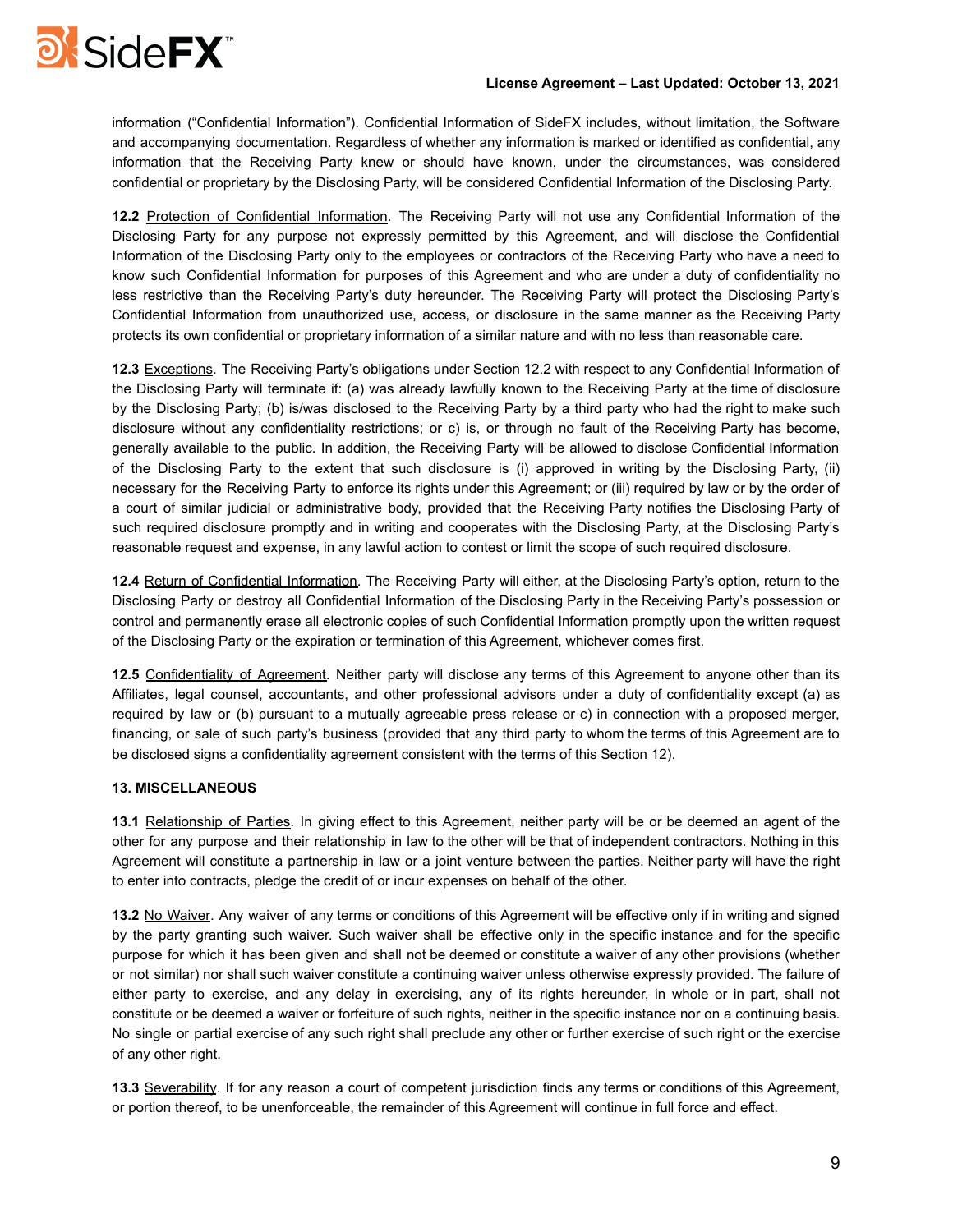

**13.4** Assignment. Licensee shall not assign or transfer this Agreement or any of its rights or obligations hereunder (whether in connection with or as a result of any consolidation, arrangement, reorganization, amalgamation, acquisition, merger, sale, operation of law, or otherwise), in whole or in part, without the prior written consent of SideFX (which consent may be withheld by SideFX in its sole and absolute discretion).

**13.5** Entire Agreement. This Agreement constitutes the entire agreement between the parties with respect to the subject matter hereof, and supersedes and replaces all prior or contemporaneous understandings or agreements, written or oral, regarding such subject matter and there are no representations, warranties, conditions or other agreements between the parties in connection with the subject matter hereof except as specifically set forth herein. The terms of any purchase order or similar document submitted by Licensee to SideFX shall not modify, add to or otherwise amend the terms of this Agreement.

**13.6** Binding Arbitration. Unless otherwise agreed in writing by the parties, all disputes relating to this Agreement shall not be submitted to the courts for resolution, but may be submitted to final and binding arbitration by either party pursuant to the *Arbitration Act, 1991* (Ontario) (the **"Arbitration Act"**). The arbitration shall be treated as confidential and will be held in Toronto, Canada. The arbitral tribunal shall be composed of one arbitrator (the **"Arbitrator"**). The party that wishes to initiate the arbitration (the **"Applicant"**) shall deliver a notice to that effect (the **"Notice to Arbitrate"**) to the other party, which notice shall nominate an individual to act as the Arbitrator. Within thirty (30) days of the date of receipt of the Notice to Arbitrate (the **"Response Date"**) the other party (the **"Respondent"**) shall, by notice to the Applicant, either signify its acceptance of the nominee or, in the alternative, propose an alternative individual to act as the Arbitrator (the **"Response"**). If the Respondent fails to provide a Response by the Response Date, the Respondent shall be deemed to have accepted the Applicant's nominee for Arbitrator. If the Respondent provides a Response by the Response Date suggesting an alternative individual to act as Arbitrator, the Applicant shall within thirty (30) days of the date of receipt of the Response, by notice to the Respondent, signify either its acceptance or rejection of the Respondent's nominee for Arbitrator. If the Applicant fails to provide notice by such date, the Applicant shall be deemed to have accepted the Respondent's nominee for Arbitrator. If the Applicant provides notice by such date signifying its rejection of the Respondent's nominee for Arbitrator, the parties shall use commercially reasonable efforts to cause their respective nominees to select the Arbitrator. Any costs associated with same shall be borne equally by the parties. If such selection does not occur within thirty (30) days of the date of the Applicant's rejection notice, then the Applicant may apply to the Superior Court of Justice of Ontario for the appointment of an arbitrator pursuant to the provisions of the Arbitration Act. The costs of the application shall be borne equally by the parties. The parties agree that they will act reasonably and in good faith to ensure the selection of an Arbitrator who is objective, independent and suitably qualified to deal with the dispute. Upon failure, refusal or inability of the Arbitrator to act, his or her successor shall be appointed in the same manner. The costs of the Arbitration shall be in the discretion of the Arbitrator. Nothing in this Agreement shall prevent SideFX from seeking immediate equitable relief.

**13.7** Governing Law and Jurisdiction for Resolving Claims. Subject to Section 13.6, this Agreement shall be governed by the laws of the Province of Ontario, Canada and the federal laws of Canada applicable therein and the parties irrevocably submit to the non-exclusive jurisdiction of the Ontario courts. The parties expressly disclaim the application of the *United Nations Convention for the International Sale of Goods*.

**13.8** Headings; Sections. The division of this Agreement into sections and the insertion of headings are for convenience of reference only and shall not affect the construction or interpretation of this Agreement. References herein to Sections are to sections of this Agreement.

**13.9** Interpretation of "including". Where the word "include", "includes" or "including" is used in this Agreement, it means "include", "includes" or "including", in each case, "without limitation".

**13.10** Non-Exclusive Remedies. Except as provided in this Agreement, all remedies provided for under this Agreement are non-exclusive and are in addition, and without prejudice, to any other rights as may be available to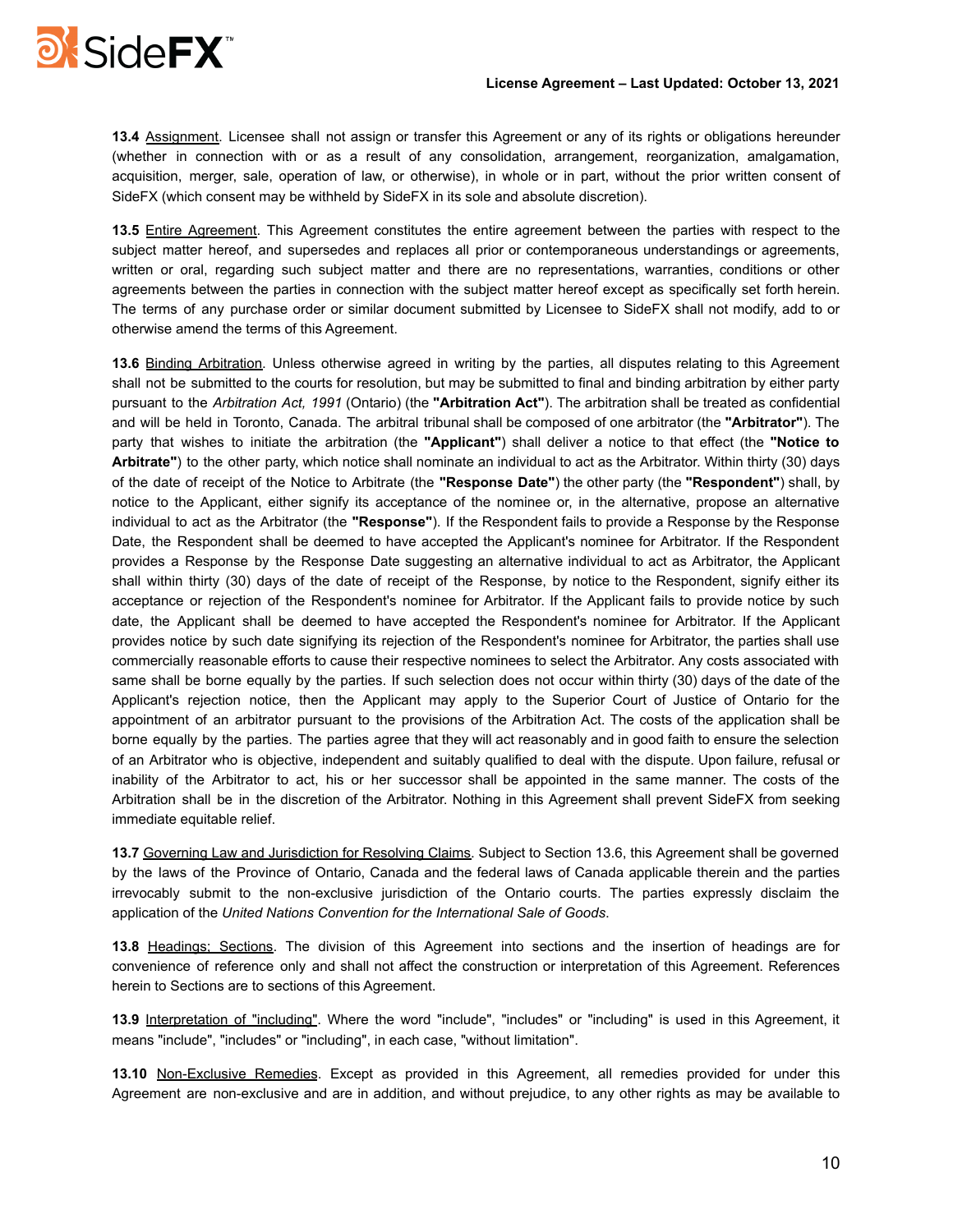

SideFX, whether in law or equity. By electing to pursue a remedy, SideFX does not waive its right to pursue any other available remedies.

**13.11** Export Compliance. Each party shall comply with the export laws and regulations of Canada, the United States, and other applicable jurisdictions in its provision and, in the case of Licensee, its downloading, installation and Use of, the Software. Without limiting the foregoing: (i) each of SideFX and Licensee represents that it is not named on any U.S. government list of person or entities prohibited from receiving exports; and (ii) Licensee shall not permit any Person to Use the Software in violation of any U.S. export embargo, prohibition, or restriction.

**13.12** Publicity. Neither party may issue press releases relating to this Agreement without the other party's prior written consent, or use in any manner the name(s), logo(s) or trade-mark(s) of the other party without such other party's prior written consent.

**13.13** Language. The parties acknowledge that they have required this Agreement to be written in English. Les parties aux présentes reconnaissent qu'elles ont exigé que la présente entente soit rédigée en anglais.

**13.14** Notice. Any notice, demand or other communication (in this Section, a "notice") required or permitted to be given or made under this Agreement will be in writing and will be sufficiently given or made if: (i) delivered in person during normal business hours of the recipient on a Business Day and left with a receptionist or other responsible employee of the recipient; (ii) except during any period of actual or imminent interruption of postal services due to strike, lockout or other cause, sent by registered mail; or (iii) sent by facsimile transmission or other electronic means which produces a written record of successful transmission, or by email if receipt is confirmed by the sender's email system. Notices to Licensee shall be sent to the most recent address, facsimile number or email address provided by Licensee to SideFX and to the attention of the contact person on file with SideFX. Notices to SideFX shall be sent to Suite 1401, 123 Front Street West, Toronto, Ontario, M5J 2M2, or (416) 504-6648 or notices@sidefx.com, to the attention of Chief Financial Officer. Each notice sent in accordance with this Section will be deemed to have been received: (iv) on the day it was delivered; (v) on the seventh  $(7<sup>th</sup>)$  Business Day after it was mailed (excluding each day on which there is any interruption of postal services due to strike, lockout or other cause); (vi) on the same day that it was sent by facsimile transmission or email provided that it was sent during normal business hours of the recipient on a Business Day, otherwise, on the first Business Day thereafter. Contact information for notice may be changed by giving notice in accordance with this Section. **"Business Day"** means any day of the week except Saturday, Sunday or any statutory or civic holiday observed in Toronto, Ontario.

**13.15** Force Majeure. Any delay in the performance of any duties or obligations of either SideFX or Licensee (except the payment of money owed) will not be considered a breach of this Agreement if such delay is caused by a labour dispute, pandemic, shortage of materials, fire, earthquake, flood, failure of third party suppliers, or any other event beyond the control of such party, provided that such party uses reasonable efforts, under the circumstances, to notify the other party of the circumstances causing the delay and to resume performance as soon as possible.

## **14. DEFINITIONS**

When used in this Agreement, each of the following terms has the meaning given to such term below, and grammatical variations of such terms have corresponding meanings.

**"Affiliate"** of a party means any Person that directly, or indirectly through one or more intermediaries, Controls or is Controlled by such party, or is Controlled by a Person who also Controls such party.

"**Agreement**" means this Side Effects Software License Agreement, as may be amended in accordance with its terms.

"**Applicant**" has the meaning set out in Section 13.6.

"**Arbitrator**" has the meaning set out in Section 13.6.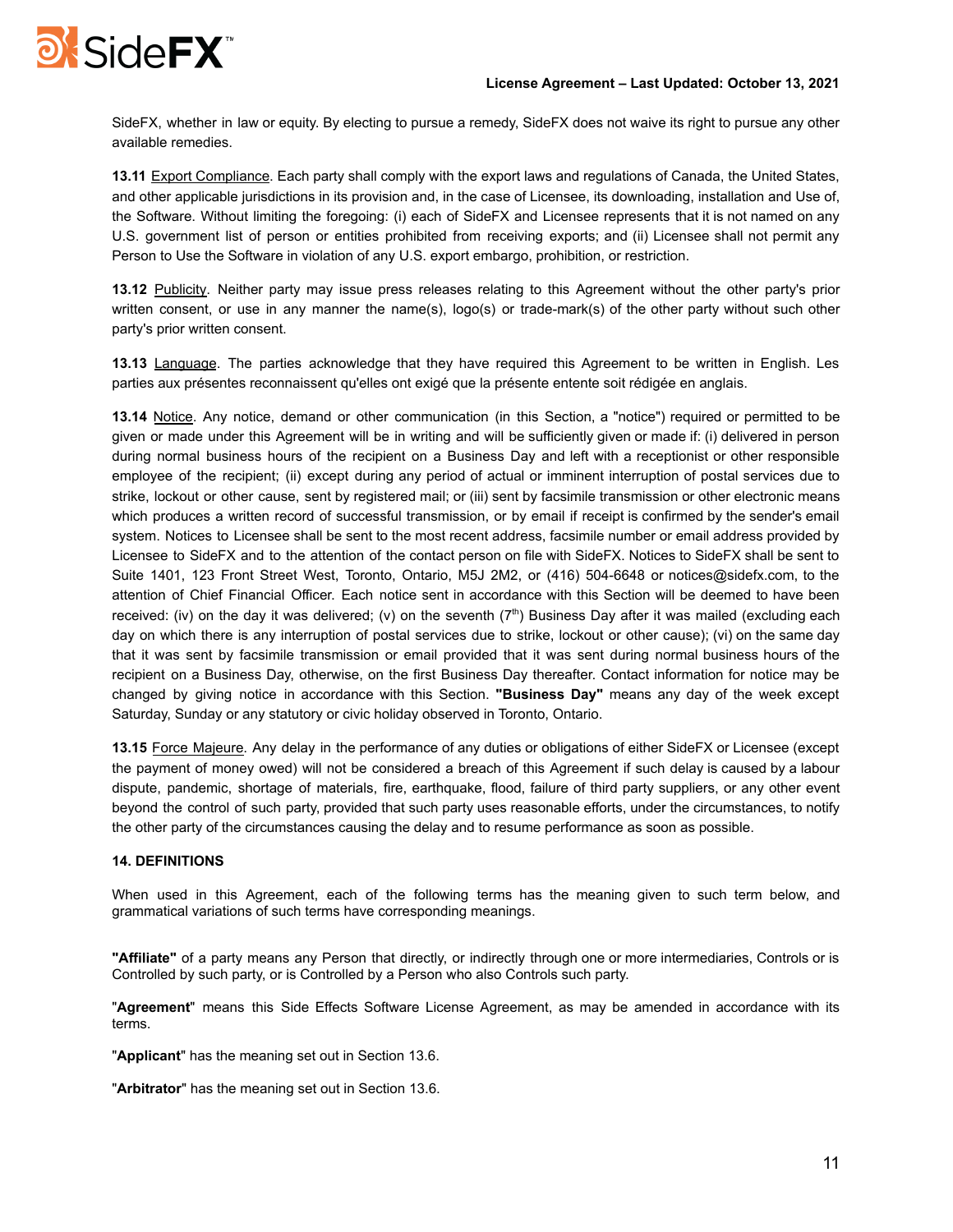

"**Arbitration Act**" has the meaning set out in Section 13.6.

**"Authorized Subcontractors"** means third parties sub-contracted by Licensee to create content for Licensee.

**"Authorized Users"** means: (i) in the case of all License Types other than a Global Access License and a Project License, Licensee Personnel; and (ii) in the case of a Global Access License and Project License (A) Licensee Personnel, and (B) Licensee Affiliate Personnel and employees of Authorized Subcontractors, provided that Licensee has given SideFX notice of such Affiliates and Authorized Subcontractors, and provided that such Licensee Affiliate Personnel and employees of Authorized Subcontractors are Using the Software solely to create content for Licensee.

**"Certification Authority"** has the meaning set out in Section 11.1.

**"Change of Control"** of Licensee means a change of the Person or Persons that directly or indirectly Control Licensee.

"**Client Computer**" means a Computer running the Software that connects to the License Server. If the Software is being Used via a thin client, remote desktop, virtual network computing (VNC), or other graphical desktop sharing system, the Client Computer's location is defined as the location of the User of the Software, not the location of the remote computer.

**"Cloud Service"** means a third party service that provides access to a pool of Computers for installation, hosting, processing and/or storage of software and/or data, where such Computers are outside of the direct physical control and/or ownership of the Person obtaining the service and where such Computers may or may not be shared by other Persons.

"**Commercial**" means any activity carried on with the intention of, or with a view to, generating revenue or other compensation, directly or indirectly, or that actually generates revenue or other compensation, directly or indirectly.

"**Commercial License**" means any License other than a Non-Commercial License, including a License that is any of the following License Types: Commercial Workstation License, Indie License, Local Access License, Global Access License and Project License.

"**Computer**" means: (i) an electronic device containing one or more central processing units that runs an operating system and accepts information in digital or similar form and manipulates the information for a specific result based on a sequence of instructions; or (ii) a software implementation of such a device (including virtual machines and other emulation technology); in each case that is owned, leased, rented or borrowed by Licensee or the Authorized User.

"Confidential Information" has the meaning set out in Section 12.1.

**"Control"** means the possession, directly or indirectly, of the power to direct or cause the direction of the management or policies of an entity, whether through the ownership of voting securities, by contract or otherwise.

"Disclosing Party" has the meaning set out in Section 12.1.

**"Eligible Indie Individual"** means an individual who has in the current calendar year, or had in the most recently completed calendar year, aggregate gross revenues of less than \$100,000 USD from direct or indirect Use of the Software outside an Organization.

**"Eligible Indie Organization"** means an Organization such that the Organization and its Affiliates collectively have in the current calendar year, or had in the most recently completed calendar year, directly or indirectly, aggregate gross revenues from all sources less than \$100,000 USD. Additionally, any funding received by this Organization or its Affiliates, including private equity, venture capital, angel or mezzanine financing, and all other forms of funding, in the last 24 months is less than \$1,000,000 USD.

**"Entitlement"** means a string of data residing on SideFX' systems that the Licensee can redeem (i.e. trade in exchange for a License) or un-redeem, using the tools provided as part of the Software.

**"Feedback" has the meaning set out in Section 5.2.**.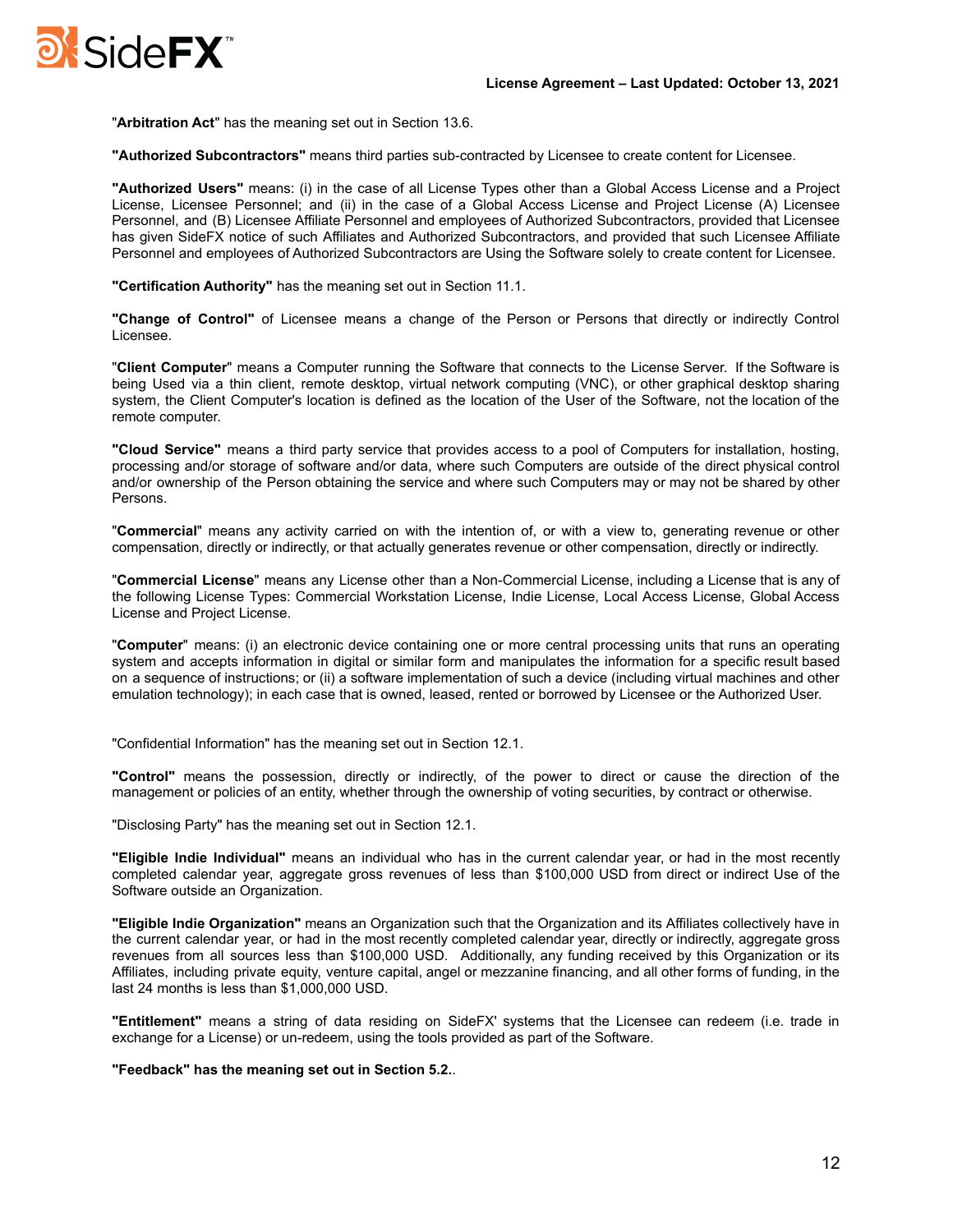

"**Indie User**" means a Licensee Using the Software via an Indie License who is either an Eligible Indie Individual or an Eligible Indie Organization.

"**Interactive Software**" means the portions of the Software excluding Houdini Mantra, Karma, Houdini Batch, hython, and command-line Houdini Engine. Interactive Software includes Houdini Core, Houdini FX, PilotPDG, and the Houdini Engine plug-ins.

**"License"** means a string of data that is issued upon the redemption of an Entitlement, or issued by SideFX directly, and that, when installed on a Computer, allows the Software to be Used on that Computer.

"**License Server**" has the meaning set out in Section 3.3.

"**License Type**" has the meaning set out in Section 3.1.

"**Licensee**" has the meaning set out in Section 1.1.

"**Licensee Affiliate Personnel**" means the (i) employees (including contract employees) of the applicable Licensee Affiliate, (ii) third parties subcontracted by the applicable Licensee Affiliate to create content for Licensee, (iii) co-op and other students engaged by and otherwise working with the applicable Licensee Affiliate, and (iv) interns of the applicable Licensee Affiliate.

"**Licensee Personnel**" means: (i) if Licensee is an individual, that individual; or (ii) if Licensee is an Organization (A) Licensee's employees (including contract employees), (B) independent contractors engaged by Licensee, (C) co-op and other students engaged by and otherwise working with or for Licensee, and (D) Licensee's interns.

"**Network Installation**" has the meaning set out in Section 3.3.

"**Non-Commercial License**" means a License that is any of the following License Types: Apprentice License, Education License and Evaluation License.

"**Notice to Arbitrate**" has the meaning set forth in Section 12.6.

"**Open Source Software**" and "**Open Source Licenses**" have the respective meanings set out in Section 3.11.

"**Orbolt Website**" has the meaning set out in Section 3.10.

"**Organization**" has the meaning set out in Section 1.1.

"**Person**" includes an individual, corporation, partnership, joint venture, trust, unincorporated organization, the Crown or any agency or instrumentality of the foregoing or any other entity.

"Receiving Party" has the meaning set out in Section 12.1.

"**Related Materials**" means all materials related to the Software being installed and all Upgrades, including documentation, user manuals, training videos, tutorials and files, provided directly or indirectly by SideFX, whether on-line or otherwise.

"**Response**" has the meaning set out in Section 13.6.

"**Response Date**" has the meaning set out in Section 13.6.

"**Respondent**" has the meaning set out in Section 13.6.

"**SideFX**" has the meaning set out in the preamble to this Agreement.

"**Software**" has the meaning set out in the preamble to this Agreement.

"Source Code Contribution" means any source code or any modifications to source code shipped with the Software that Licensee makes available to SideFX in order to improve the Software.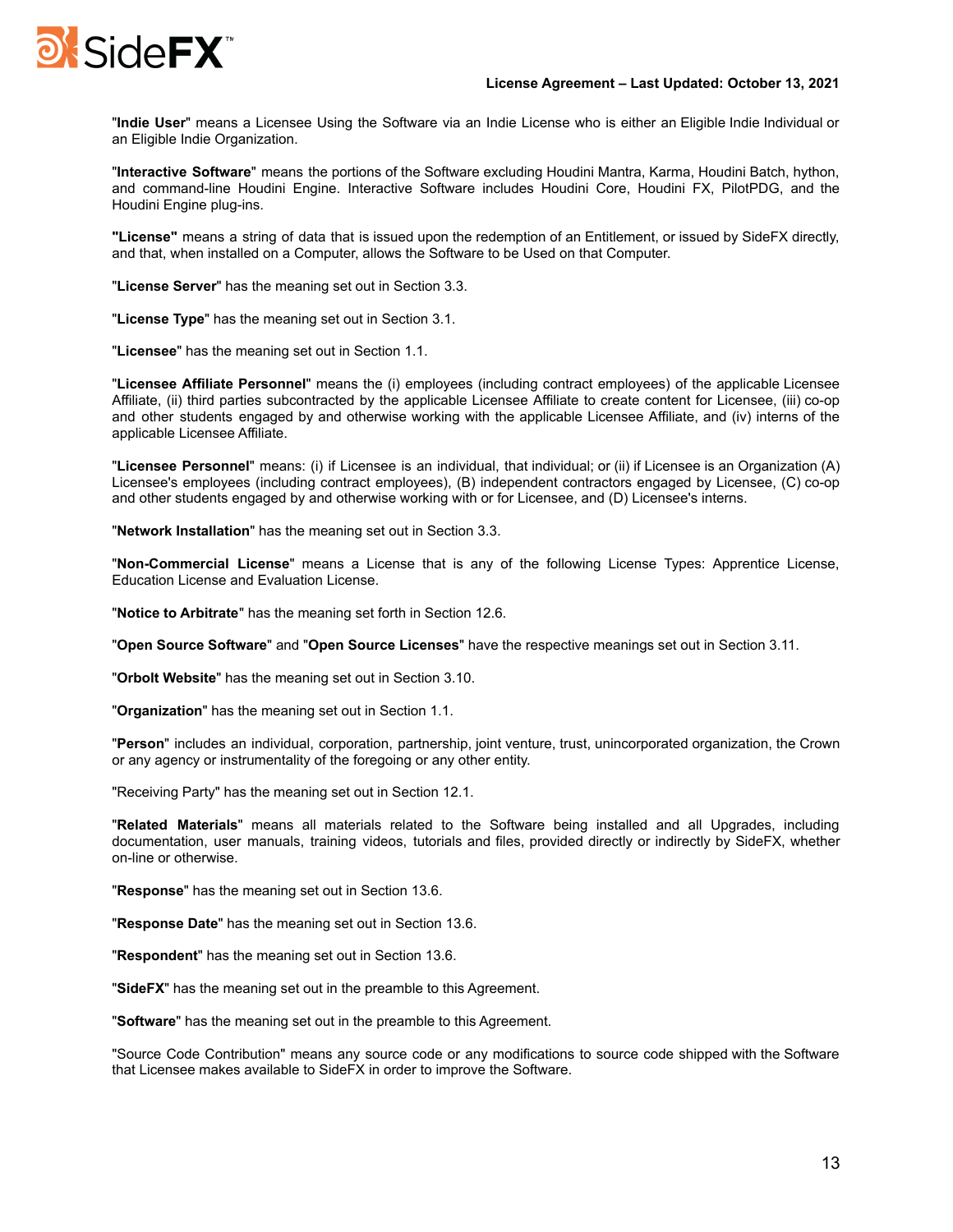

**"Taxes"** means any direct or indirect local, state, provincial, federal or foreign taxes, levies, duties or similar government charges or assessments of any nature, including sales taxes, value-added taxes and withholding taxes, exigible on the transaction contemplated by this Agreement.

"**Territory**" means: (a) the country, state, province, municipality or other jurisdiction specified in the Transaction Confirmation; (b) where no Transaction Confirmation is provided to Licensee and Licensee obtains Entitlements(s) through the online process, the Territory will be the province (in the case of Canada), state (in the case of the United States) or equivalent administrative division (in the case of some other country) that corresponds with the address confirmed as part of the online purchase verification; (c) if no country, state, province, municipality or other jurisdiction is specified in the Transaction Confirmation or the online purchase verification, the Territory shall be the province (in the case of Canada), state (in the case of the United States) or equivalent administrative division (in the case of some other country) where Licensee originally installed the License(s). In the case of a Global Access License, the Territory will be the world. With respect to non-interactive Use of the Software in the case of a Network Installation, the Territory will be the world.

**"Third Party Rendering Software"** has the meaning set out in Section 3.7.

**"Transaction Confirmation"** means an invoice issued by SideFX to Licensee in respect of Licensee's licensing of the Software or, where no invoice is issued, the email, quotation or other communication provided by SideFX to Licensee, setting out certain particulars in respect of the licensing of the Software to Licensee, which may include: (i) Licensee's name and contact information; (ii) the Software product being licensed; (iii) the applicable License Type(s); (iv) the fees payable to SideFX; (v) the applicable Territory; (vi) the number of Entitlements and/or Licenses issued or to be issued; (vii) the locations from which the Software may be Used; (viii) the applicable term(s) and/or termination date(s); and/or (xix) any additional restrictions on Use of the Software.

"**Updated Agreement**" has the meaning set out in Section 1.3.

"**Upgrades**" means all updated and/or upgraded versions of the software being installed that SideFX provides or makes available to Licensee from time to time.

"**Usage Purpose**" means: (i) where Licensee is engaged primarily in Commercial activities, the internal requirements of Licensee's business in the ordinary course of such business; and (ii) where Licensee is engaged primarily in non-Commercial activities, the internal requirements of Licensee's ordinary course activities. Notwithstanding the forgoing, the Usage Purpose shall not in either case include the Use of the Software by any Licensee Personnel of an Organization for any personal projects where it is reasonably expected that revenue may be earned.

"**Use**", "**Used**" or **"Using"** means: (i) to access, initiate, execute, run, display, view and operate the Software, including to author, modify and run digital assets; and (ii) in the case of the Related Materials only, to review and print.

"**Work Station Installation**" has the meaning set out in Section 3.4.

## **APPENDIX A**

# **Terms and Conditions of License Types**

#### (capitalized terms used below are defined in the Agreement)

## **Trial License Type**

## Permitted Use

The Software may be Used only for non-Commercial purposes. The Software may not be Used to generate any work product that will be used in any Commercial manner.

Only Licensee Personnel can Use the Software.

## **Installation**

For each License issued, Licensee may install the License and Use the Software only pursuant to a Workstation Installation.

#### License Relocation

No relocating of the License is permitted.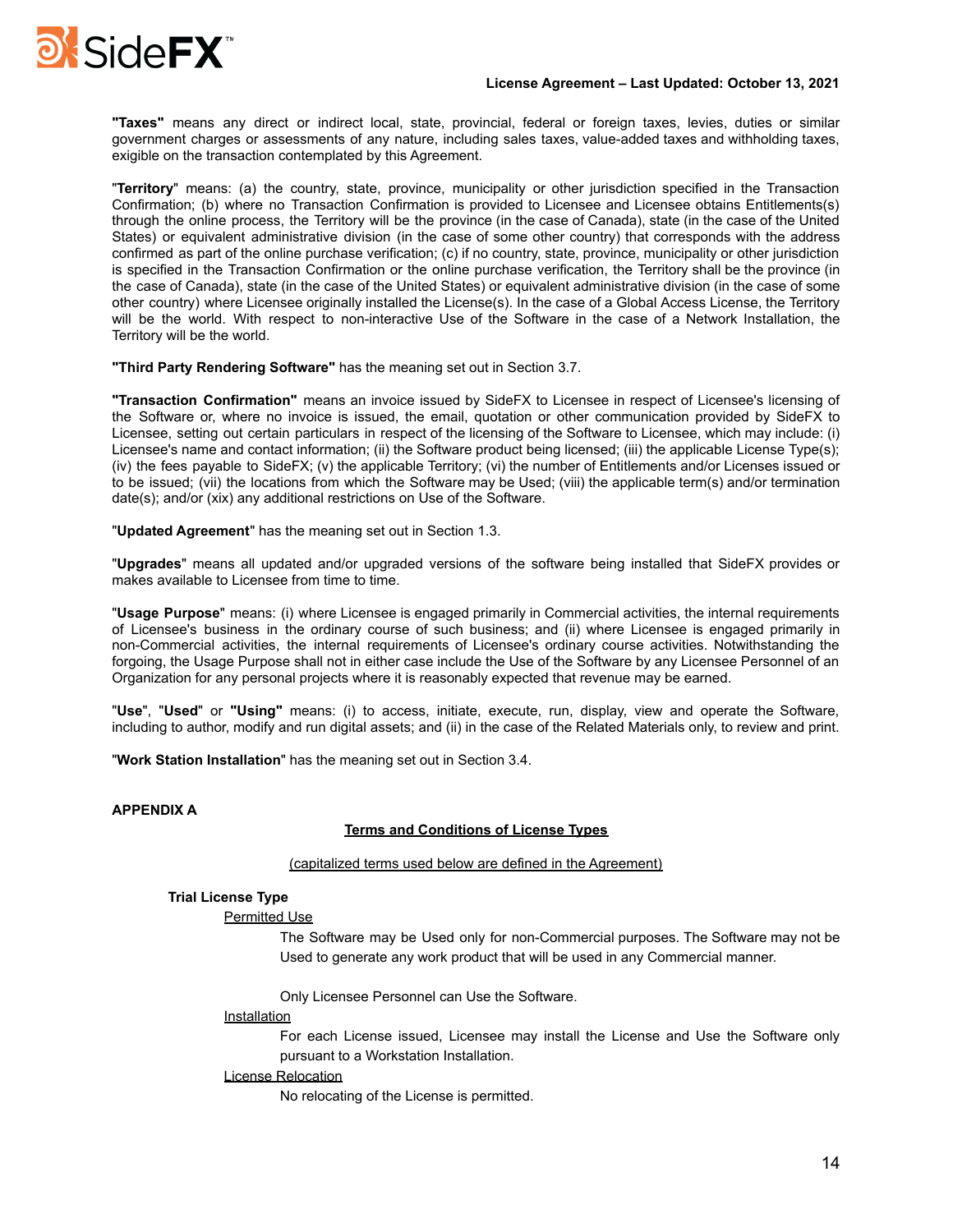

#### Dedicated Computer / License Server Relocation

No relocations permitted.

**Term** 

Fifteen (15) days from the License activation date.

# **Education License Type**

# Permitted Use

The Software may be Used only for purposes directly related to learning the Software, teaching the Software, and training others to Use the Software. To be clear, the Software may not be Used to generate any work product that will be used in any Commercial manner. The Software may be Used only by (A) a formal educational institution, such as a degree-granting or certificate-granting college or university; (B) any other dedicated learning, teaching or training facility performing instructional functions; or (C) a Licensee engaged in Commercial activities approved by SideFX to Use the software for training purposes.

Only Licensee Personnel can Use the Software.

## Installation

Licensee may (A) for each License issued, install the License and Use the Software pursuant to a Workstation Installation, or (B) if multiple Licenses are issued for the purpose of usage on a network, install the Licenses and Use the Software pursuant to a Network Installation.

## License Relocation

Licensee may relocate the License from the dedicated Computer or a License Server, as applicable, to another Computer (in which case such Computer would then be the dedicated Computer or the License Server, as applicable) only (A) within the Territory, (B) within a one hundred (100) kilometre radius of where the dedicated Computer or License Server was located when the License was originally installed, and (C) upon prior written notice to SideFX. A maximum of one (1) such relocation is permitted without paying the applicable relocation fee to SideFX. (\*)

#### Dedicated Computer / License Server Relocation

Subject to applicable law, Licensee may relocate the dedicated Computer only (A) within the Territory, (B) to a location within a one hundred (100) kilometre radius of where the dedicated Computer was located when the License was originally installed, and (C) upon the prior written consent of SideFX (which consent may be withheld by SideFX in its sole and absolute discretion).

#### Term

Three hundred and sixty five (365) days from the License activation date.

#### **Evaluation License Type**

#### Permitted Use

The Software may be Used only for purposes of internal evaluation and demonstration of the capabilities of the Software by and to Authorized Users. The Software may not be Used to generate any work product that will be used in any Commercial manner.

Only Licensee Personnel can Use the Software, unless otherwise agreed by SideFX and set out in the Transaction Confirmation.

#### Installation

Licensee may (A) for each License issued, install the License and Use the Software pursuant to a Workstation Installation, or (B) if multiple Licenses are issued for the purpose of usage on a network, install the Licenses and Use the Software pursuant to a Network Installation.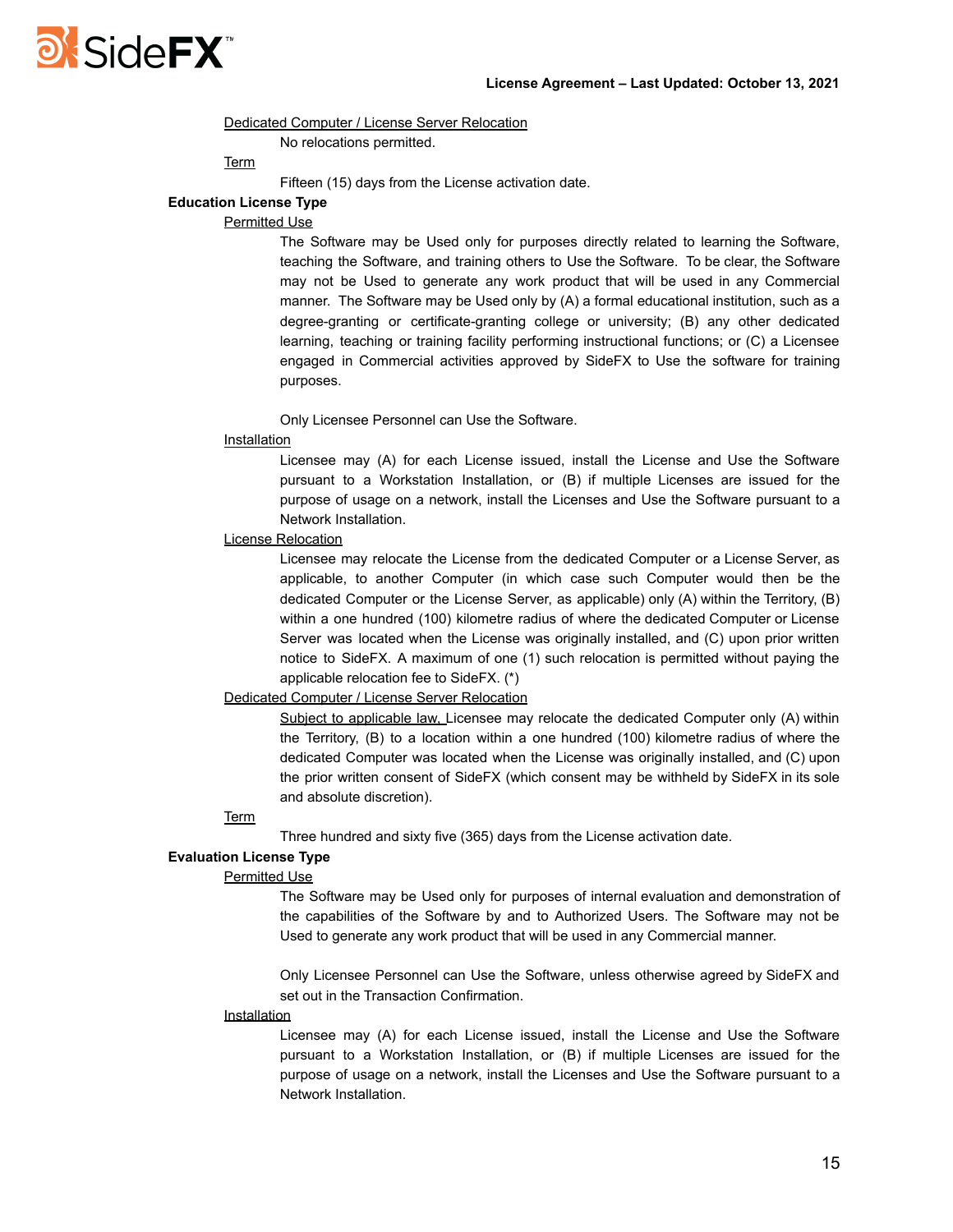# **DI SideFX**

## License Relocation

Licensee may relocate the License from the dedicated Computer or a License Server, as applicable, to another Computer (in which case such Computer would then be the dedicated Computer or the License Server, as applicable) only (A) within the Territory, and (B) upon prior written notice to SideFX. A maximum of one (1) such relocation is permitted without paying the applicable relocation fee to SideFX. (\*)

## Dedicated Computer / License Server Relocation

Subject to applicable law, Licensee may relocate the dedicated Computer only (A) within the Territory, and (B) upon the prior written consent of SideFX (which consent may be withheld by SideFX in its sole and absolute discretion).

#### Term

Thirty (30) days from the License activation date.

## **Commercial Workstation License Type**

#### Permitted Use

The Software may be Used for Commercial or non-Commercial purposes.

Only Licensee Personnel can Use the Software.

The number of Licenses available to Licensee and its Affiliates is limited to a maximum of five (5), unless otherwise agreed by SideFX.

## **Installation**

For each License issued, Licensee may install the License and Use the Software only pursuant to a Workstation Installation.

## License Relocation

Licensee may relocate the License from the dedicated Computer to another Computer (in which case such Computer would then be the dedicated Computer) only (A) within the Territory, (B) within a one hundred (100) kilometre radius of where the dedicated Computer was located when the License was originally installed, and (C) upon prior written notice to SideFX. A maximum of two (2) such relocations in any rolling seven hundred and fifty (750) day period is permitted without paying the applicable relocation fee to SideFX. (\*)

## Dedicated Computer / License Server Relocation

Subject to applicable law, Licensee may relocate the dedicated Computer only (A) within the Territory, (B) to a location within a one hundred (100) kilometre radius of where the dedicated Computer was located when the License was originally installed, and (C) upon the prior written consent of SideFX (which consent may be withheld by SideFX in its sole and absolute discretion).

Notwithstanding the foregoing paragraph and part (ii) of Section 2.1 of the Agreement, if Licensee is an individual freelance worker who is self-employed and does not have an affiliation or long-term (i.e. longer than nine (9) months) contractual arrangement with any particular Organization, Licensee may relocate the dedicated Computer and Use the Software anywhere in the world in order to provide freelance services to third parties.

## **Term**

Starting from the License activation date and ending on: (i) the termination date as set out in the Transaction Confirmation; or (ii) if there is no Transaction Confirmation, the termination date selected upon purchase of the applicable License.

## **Indie License Type**

Permitted Use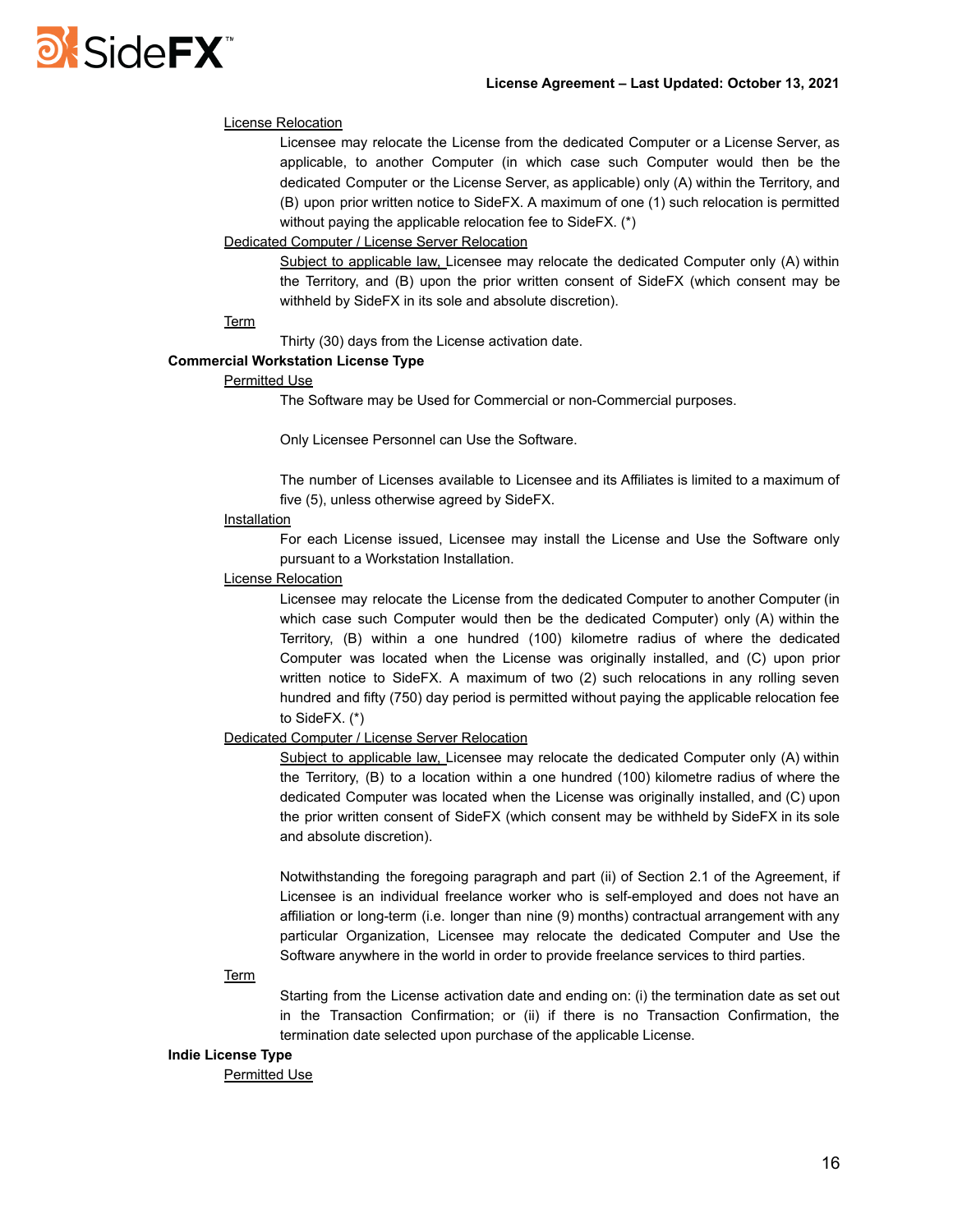

The Software may be Used for Commercial purposes, subject to the limitations set out in Sections 6.2 and 3.7 of this Agreement.

An Indie User and its Affiliates and related individuals, collectively, may have or Use a maximum of three (3) purchased Indie Licenses at any given time.

SideFX may elect to issue one supplementary License with each purchased Indie License in order to enable the Indie User to use The Software on a dual-boot Computer or a second Computer. The supplementary License may only be Used by the same Indie User using the corresponding purchased Indie License.

#### Installation

For each License issued, Licensee may install the License and Use the Software only pursuant to a Workstation Installation.

## License Relocation

Licensee may relocate the License from the dedicated Computer to another Computer (in which case such Computer would then be the dedicated Computer) only (A) within the Territory, and (B) within a one hundred (100) kilometre radius of where the dedicated Computer was located when the License was originally installed. A maximum of one (1) such relocation is permitted without paying the applicable relocation fee to SideFX. (\*)

## Dedicated Computer / License Server Relocation

Subject to applicable law, Licensee may relocate the dedicated Computer only (A) within the Territory, and (B) to a location within a one hundred (100) kilometre radius of where the dedicated Computer was located when the License was originally installed.

Notwithstanding the foregoing paragraph and part (ii) of Section 2.1 of the Agreement, if Licensee is an individual freelance worker who is self-employed and does not have an affiliation or long-term (i.e. longer than nine (9) months) contractual arrangement with any particular Organization, Licensee may relocate the dedicated Computer and Use the Software anywhere in the world in order to provide freelance services to third parties.

#### **Term**

Three hundred and sixty five (365) days or seven hundred and thirty (730) days from the License activation date.

#### **Local Access License Type**

## Permitted Use

The Software may be Used for Commercial or non-Commercial purposes.

Only Licensee Personnel can Use the Software.

## Installation

Licensee may install the Licenses and Use the Software only pursuant to a Network Installation.

#### License Relocation

Licensee may relocate the Licenses from a License Server to another Computer (in which case such Computer would then be the License Server) only (A) within the Territory, (B) within a one hundred (100) kilometre radius of where the License Server was located when the License was originally installed, and (C) upon prior written notice to SideFX. A maximum of two (2) such relocations in any rolling seven hundred and fifty (750) day period is permitted without paying the applicable relocation fee to SideFX, and is permitted solely when the License Server is being replaced or upgraded. (\*)

#### Dedicated Computer / License Server Relocation

Subiect to applicable law, there are no restrictions on the relocation of License Servers.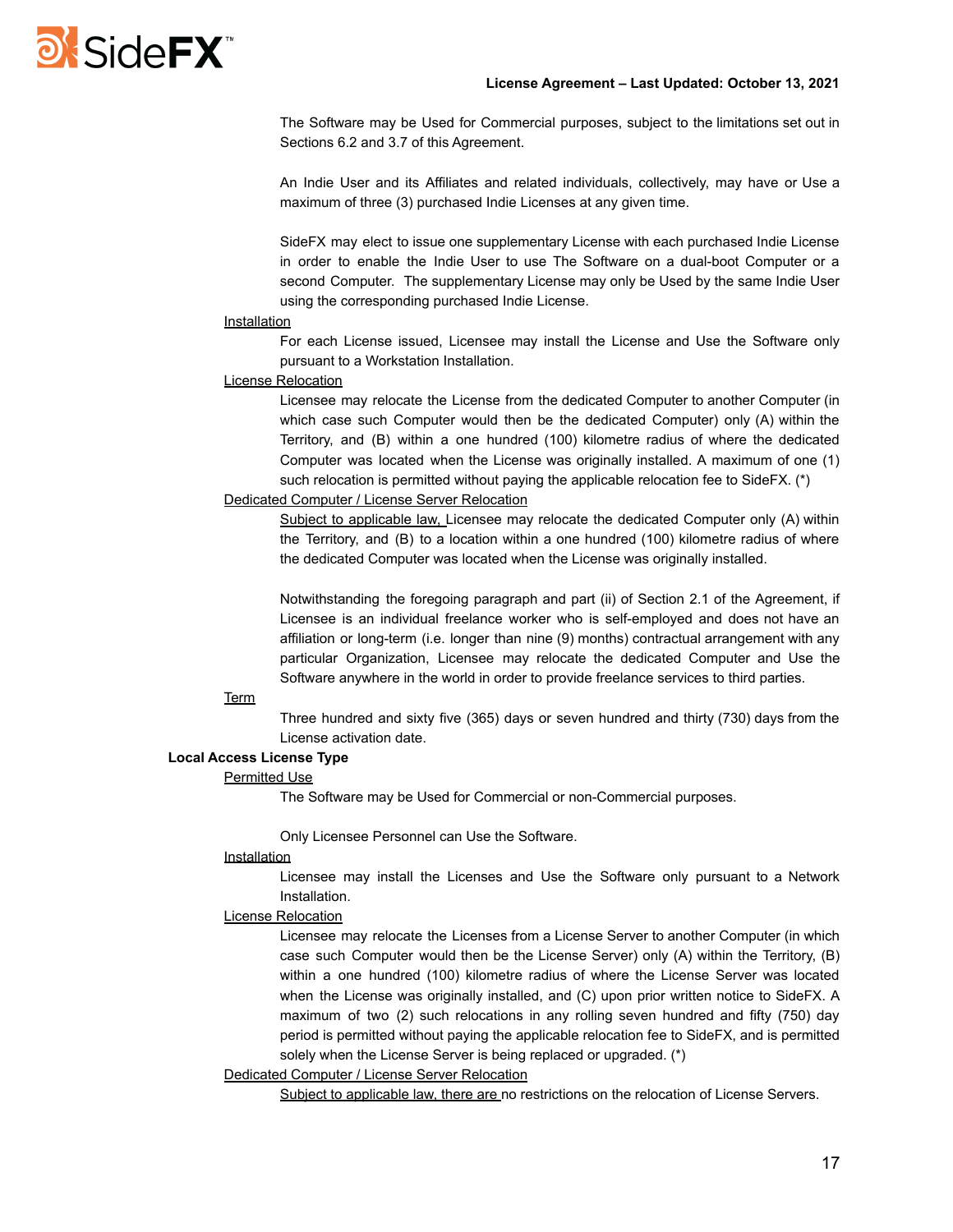

Licensee may relocate a Client Computer only within the Territory and only to a location within a one hundred (100) kilometres of all other Client Computers.

#### **Term**

Starting from the License activation date and ending on the termination date as set out in the Transaction Confirmation.

#### **Global Access License Type**

## Permitted Use

The Software may be Used for Commercial or non-Commercial purposes.

The Software can be Used by (A) Licensee Personnel, and (B) Licensee Affiliate Personnel and employees of Authorized Subcontractors (subject to the additional requirements and limitations set out in the definition of Authorized Users in Section 14 of the Agreement).

#### Installation

Licensee may install the Licenses and Use the Software only pursuant to a Network Installation.

# License Relocation

No restrictions on the relocation of Licenses.

Dedicated Computer / License Server Relocation

Subject to applicable law, there are no restrictions on the relocation of License Servers or Client Computers.

## Term

Starting from the License activation date and ending on the termination date as set out in the Transaction Confirmation.

# **Project License Type**

## Permitted Use

The Software may be Used for Commercial or non-Commercial purposes and solely for purposes of creating content for the project as described in the Transaction Confirmation (the "Project") by up to the number of Authorized Users set out in the Transaction Confirmation.

The Software can be Used by (A) Licensee Personnel, and (B) Licensee Affiliate Personnel and employees of Authorized Subcontractors (subject to the additional requirements and limitations set out in the definition of Authorized Users in Section 14 of the Agreement).

#### **Installation**

Licensee may install the Licenses and Use the Software only pursuant to a Network Installation.

# License Relocation

No restrictions on the relocation of Licenses.

## Dedicated Computer / License Server Relocation

Subject to applicable law, there are no restrictions on the relocation of License Servers or Client Computers.

#### **Term**

Starting from the License activation date and ending on the earlier of: (A) the date that the Project is completed as evidenced by the film, game or other product being made Commercially available; and (B) the outside date set out in the Transaction Confirmation.

#### **Developer License Type**

Permitted Use